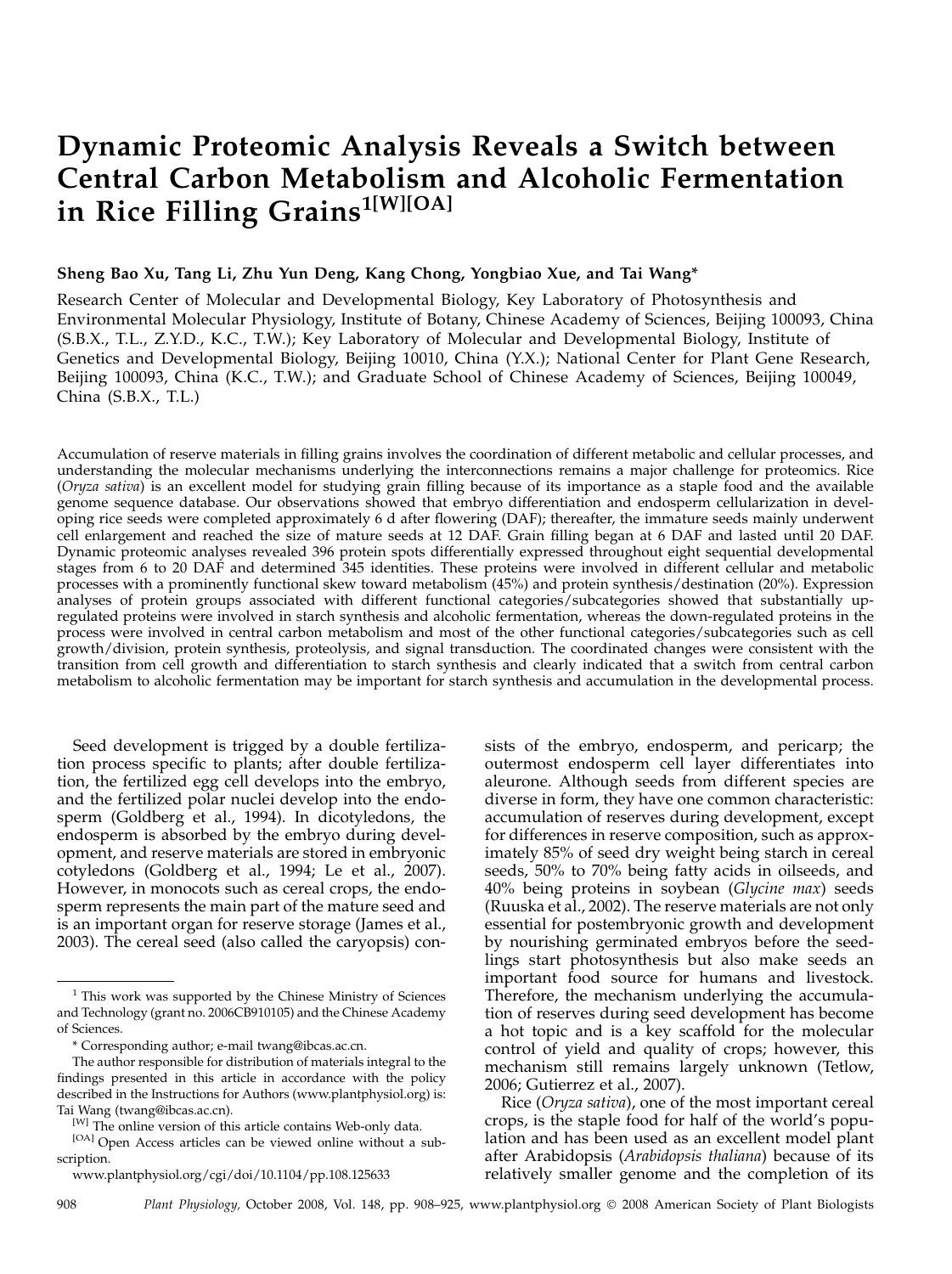genome sequence, which is important for acquiring knowledge about the mechanisms of seed development and starch accumulation. Several studies have documented the cellular and morphological features of developing rice seeds (Berger, 1999; Ishimaru et al., 2003). After flowering, the fertilized egg cell undergoes fast cell division and differentiation, which leads to the formation of the embryo. The embryo reaches maturity at approximately 10 d after flowering (DAF). For endosperm development, the fertilized polar nuclei undergo numerous cycles of mitosis without cellularization until 3 DAF. The cellularization of endosperm begins at 3 DAF and ceases at 6 to 7 DAF. As cells enlarge, the seed reaches full size at 11 to 15 DAF. During the developmental process, starch is found in pericarps from 1 to 3 DAF and begins to accumulate in endosperms from 5 DAF. Afterward, active starch accumulation in the endosperm maintains until 20 DAF. At approximately 20 DAF, the seed enters the desiccation phase (Ishimaru et al., 2003). These findings, taken together with the observations about cellular and physiological changes in developing seeds of other species (Olsen, 2001), suggest that coordinated cellular and metabolic changes that occur in a timely manner between different developmental events are related to the accumulation of reserves, but the underlying mechanisms are still unknown.

Numerous studies have provided several insights into the mechanism of reserve accumulation. Mutant and transgenic analyses have identified important enzymes essential for starch synthesis and quality (James et al., 2003; Tetlow, 2006). Expression analyses by microarray and cDNA libraries in Arabidopsis (Girke et al., 2000; Ruuska et al., 2002), wheat (Triticum aestivum; Leader, 2005), and maize (Zea mays; Lai et al., 2004; Verza et al., 2005) led to the identification of a large number of genes preferentially expressed in seeds or their compartments. However, increasing data have shown that in many organisms, a large proportion of proteins have faint correlation with their corresponding mRNAs in expression profiles (Greenbaum et al., 2003; Watson et al., 2003; Schmidt et al., 2007). In the Arabidopsis mutant *wril*, which shows 80% reduction in storage reserves, a major alteration in the metabolism is accompanied by surprisingly few changes in gene expression (Ruuska et al., 2002). This lack of association between mRNA and protein (metabolism) levels indicates the importance of posttranscriptional control in regulating amounts of enzymes and metabolic fluxes through key pathways. Amylopectin, a major constituent of starch, is synthesized by the coordinated actions of AGP-Glc pyrophosphorylase (AGPase), starch synthase, starch branching enzymes, and starch debranching enzymes; several types of these enzymes have multiple isoforms, and each isoform plays a distinct role in amylopectin synthesis (Tetlow, 2006). Diverse modifications are involved in regulating the activity of these enzymes (James et al., 2003; Tetlow, 2006).

Proteomic approaches based on two-dimensional electrophoresis (2-DE) and mass spectrometry (MS) have supplied powerful solutions for the identification of dynamic expression profiles of proteins and isoforms during development. In Medicago truncatula, 84 proteins differing in kinetics of expression during seed development have been identified (Gallardo et al., 2003). The proteomic analyses of filling seeds of soybean and Brassica napus led to the identification of 216 and 289 unique proteins, respectively, which are differentially expressed, and revealed the properties of coordinated expression changes in proteins associated with fatty acid synthesis (Hajduch et al., 2005, 2006). Mechin et al. (2007) identified 302 proteins differentially expressed in developing maize endosperm. The changes in expression of these proteins are consistent with the important developmental shift from cellularization, cell division, and cell wall deposition to storage accumulation during development (Mechin et al., 2007).

In an effort to understand the molecular regulation and metabolic network of starch synthesis and accumulation during seed development, we analyzed dynamic changes of protein expression profiles in rice during eight sequential developmental stages associated with grain filling, from 6 to 20 DAF, and revealed five expression patterns (clusters) of differentially expressed proteins. To evaluate the dynamic functional features of categories/subcategories in the developmental process, we tried a new method, digital expression tendency, to analyze the tendency for change in expression among protein groups associated with different categories/subcategories. The cluster patterns combined with expression profiles of protein groups involved in different functional categories/ subcategories clearly indicated that the switch from central carbon metabolism to alcoholic fermentation is associated with starch synthesis and accumulation. These results provide novel clues for further understanding of the metabolic network involved in starch accumulation in developing seeds.

## RESULTS

#### Characterization of Developing Rice Seeds

In rice, developing seeds (also called caryopses) are classified as superior or inferior according to their location on spikes (Ishimaru et al., 2003). The superior seeds, located at the top of the spike, have a higher growth rate and uniformly reach maturity. Therefore, in this study, we selected superior seeds as experimental samples because of their distinguishing advantage of synchronous development.

To obtain basic information about rice seed development, we observed morphological features and dynamic changes of reserve accumulation in developing seeds at 2, 4, 6, 8, 10, 12, 14, 16, 18, and 20 DAF (Fig. 1, A–E). The developing seeds greatly increased in size from 2 to 8 DAF, and then had a slight increase and appeared to reach the size of mature seeds at 12 DAF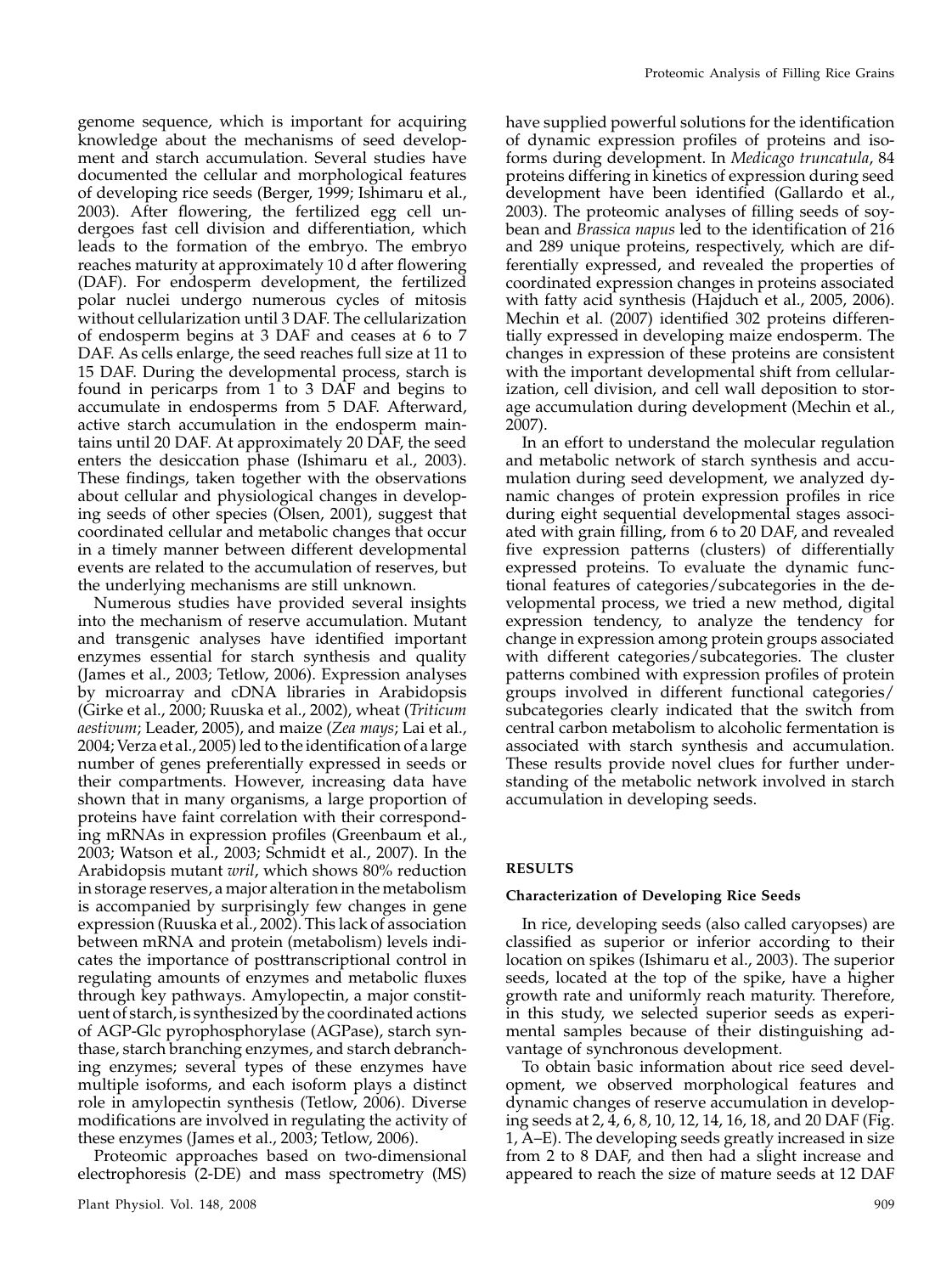Xu et al.

Figure 1. Development of rice seeds. A, Whole seeds at the 10 stages of seed development. B,  $I_2$ -KI-stained developing seed showing starch storage at nine stages. C, Sectional profiles of the blue line rectangle in B. D, Fast green-stained embryos showing the development of rice embryos. Bars = 2 mm in A and B, 30  $\mu$ m in C, and 100  $\mu$ m (for 2 and 4 DAF) and 1 mm (for 6–20 DAF) in D. E, Change in fresh and dry weights of developing seeds. At least 100 seeds were analyzed at each stage. F, Change in ATP levels in developing seeds. FW, Fresh weight. Error bars represent sp of three replicates.



(Fig. 1, A and B). Seeds after 18 DAF became translucent (Fig. 1A). In contrast, both fresh and dry weight appeared to change insignificantly from 2 to 6 DAF (data not shown) but quickly increased thereafter until 18 DAF (Fig. 1E). After 18 DAF, the increase in fresh weight slowed, but the dry weight kept increasing until 20 DAF, which indicates that developing seeds enter into the desiccation phase from 18 DAF. In general, the developmental changes in seed size, fresh weight, and dry weight were consistent with previous observations (Ishimaru et al., 2003).

Further observation of embryos and endosperms revealed that embryos entered into the globular stage before or at 4 DAF and became heart shaped from 6 to 8 DAF, when embryonic buds and roots have differentiated (Fig. 1D). The embryo showed no apparent changes in dimensions from 8 DAF (Fig. 1D). The length of the endosperm at 6 DAF appeared to be close to that of the mature endosperm (Fig. 1, A and B), which is in line with a report describing endosperm cells in the longitudinal direction fixed around 5 DAF (Ishimaru et al., 2003). These results, in combination with the observation that the number of endosperm cell layers in the transverse direction peaked at approximately 7 DAF in rice (Ishimaru et al., 2003), suggest that cell division and differentiation in developing rice seeds occur mainly before 8 DAF. In addition, we found no starch accumulation in endosperm at 2 DAF (Fig. 1C), a small amount at 4 DAF, and slightly more at 6 DAF, when starch was also observed in the pericarp (Fig. 1B). The endosperm accumulated a great amount of starch after 8 DAF, when no starch was observed in the pericarp (Fig. 1B). Taken together, these results indicate that developing seeds until 6 DAF mainly undergo active cell division and differentiation and begin grain filling at 6 DAF until 20 DAF. Thus, we tentatively divided the development process from 6 to 20 DAF into early (6–8 DAF), mid (8–12 DAF), and late (12–20 DAF) stages. In order to identify change in energy requirement in the process, we determined the dynamic change of ATP levels in seeds. The results showed that the ATP level increased from 6 DAF until 12 DAF and thereafter decreased dramatically (Fig. 1F), which suggested that the active starch synthesis consumed less ATP than early cell enlargement. The objective of this research was to focus on characterizing protein expression profiles related to grain filling; therefore, we used the developing seeds at 6, 8, 10, 12, 14, 16, 18, and 20 DAF for further study.

#### Identification of Differentially Expressed Proteins

To better solve the protein expression profiles of developing rice seeds by 2-DE, we first compared protein expression patterns obtained by 2-DE with pH 3 to 10 and pH 4 to 7 gel strips. For example, 2-DE separation of 18 DAF seeds with pH 3 to 10 gel strips resolved 936  $\pm$  42 (n = 3) Coomassie Brilliant Bluestained protein spots (Supplemental Fig. S1A). Among these spots,  $759 \pm 37$  were present in the subrange of pH 4 to 7 and accounted for more than 90% of the total volume of all spots detected with the pH 3 to 10 gel. This finding suggested that most of the proteins in rice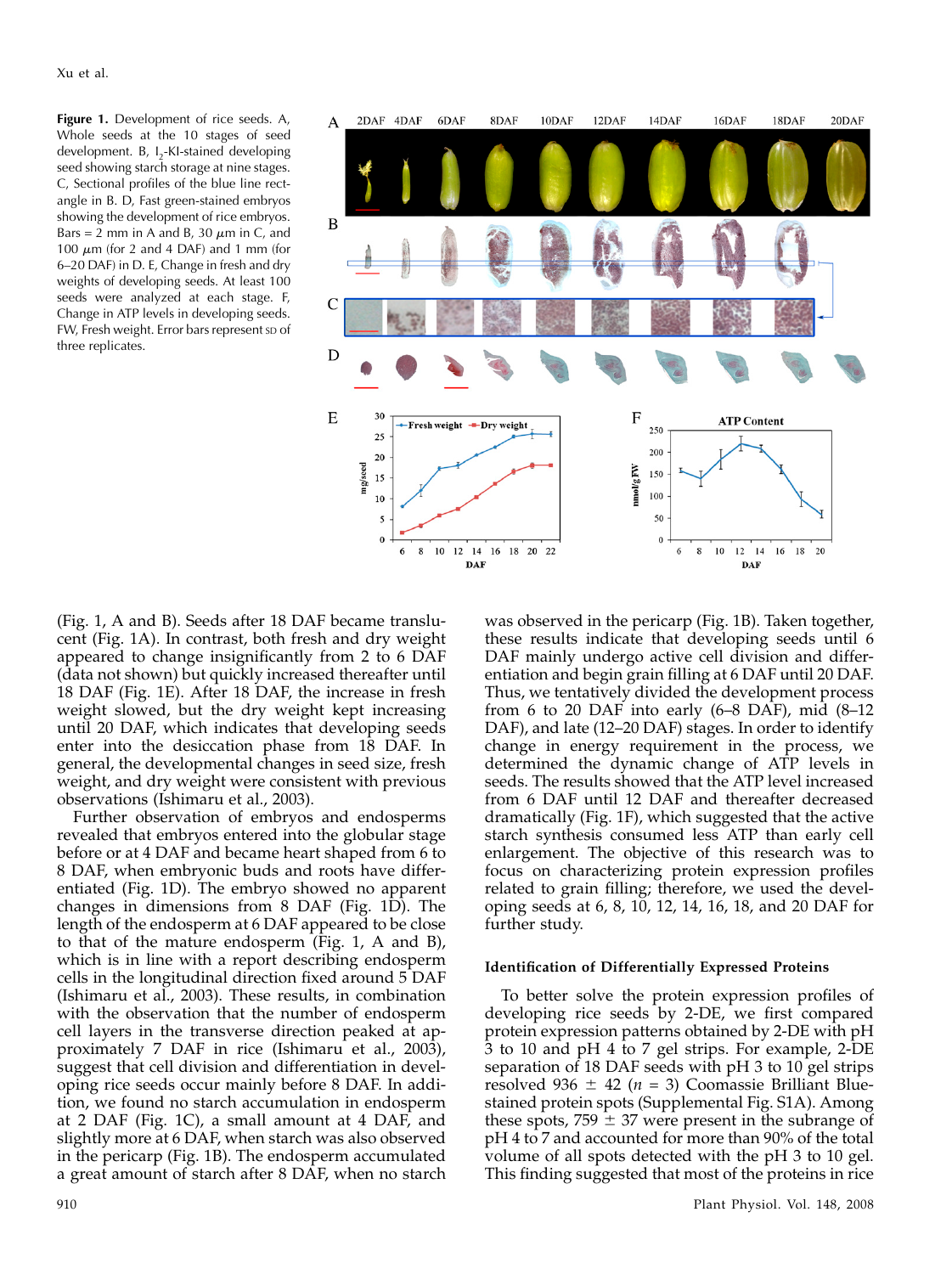seeds distributed around pH 4 to 7. 2-DE separation with pH 4 to 7 gel strips resolved  $1,056 \pm 75$  ( $n = 3$ ) Coomassie Brilliant Blue-stained protein spots (Supplemental Fig. S1B). This situation is similar to that found in rice pollen proteomics analysis (Dai et al., 2006, 2007). Therefore, we used 2-DE with pH 4 to 7 gel strips to obtain protein expression profiles of developing rice seeds.

2-DE separation in the pH 4 to 7 range resolved more than 1,000 protein spots from developing seeds at 6, 8, 10, 12, 14, 16, 18, and 20 DAF (Fig. 2A). Some weak spots with low relative volume (RV) on 2-DE gels are usually highly variable in different samples, even in different biological replicates of the same sample; the variation affects the identification of differentially expressed proteins throughout multiple developmental stages or treatments (Vienna et al., 2000; Lewis and Currie, 2003). Therefore, to identify differentially expressed proteins, we first established a group of proteins comparable throughout the eight distinct development stages by statistical analysis. The analysis involved evaluation of reproducible spots in triplicate biological repeats of each sample and qualification of these proteins present in at least two distinct samples by comparing the reproducible spots in each sample one by one (see "Materials and Methods"). With these analyses, we established a group of 539 spots. By further quantitative and comparative analysis of the 539 spots among the eight distinct stages, we found 396 spots with at least 2-fold change in expression (Supplemental Table S1).

# Characteristics of Differentially Expressed Proteins

Our MS analyses under a stringent standard of a MOWSE score of more than 65 ( $P < 0.01$ ) led to the identification of 309 spots (Supplemental Fig. S2). Among them, 275 contained a single protein each, and the remaining 34 had two to three proteins each (32 spots with two proteins and two spots with three proteins each). In total, we obtained 345 identities representing 227 unique proteins (Supplemental Table S2). According to a part and/or an instance of the parent of Gene Ontology term obtained for each protein, we classified these proteins into nine functional categories: metabolism, protein synthesis/destination, defense response, cell growth/division, signal transduction, photosynthesis, transcription, intracellular traffic, and transporter (Fig. 3; Supplemental Table S2). Proteins without Gene Ontology terms in this database and those that could not be classified into the above nine categories were assigned as "unknown." Interestingly, 13 identities were found to be pyruvate orthophosphate dikinases (PPDKs). The protein is classically involved in C4 photosynthesis and recently was found to be abundant in developing seeds of cereal crops such as rice and maize (Kang et al., 2005), but the function of PPDK in seed devel-



Plant Physiol. Vol. 148, 2008 911

Figure 2. Representative 2-DE images for eight protein samples (A) and close-up of possible isoforms of some proteins (B). A, Proteins prepared from developing seeds at 6, 8, 10, 12, 14, 16, 18, and 20 DAF were separated by 2-DE and stained by Coomassie Brilliant Blue. The differentially expressed protein spots throughout the eight stages were determined according to the method described in "Materials and Methods"; their relative volume values, identities, and expression patterns are listed in Supplemental Tables S1, S2, and S4, respectively. B, Close-up of part of an 18-DAF sample gel in A to show the isoforms PPDK and some starch synthesis-related proteins, whose identities are listed in Supplemental Table S2. PPDK is labeled in the black-lined circles, pullulanase in the white-lined circles, SP in the white-lined triangles, isoamylase in the black-lined rectangles, PPGM in the white-lined rectangles, and AGPase in the black-lined pentagons. MM (in kilodaltons) and pI of the proteins are shown at left and top, respectively.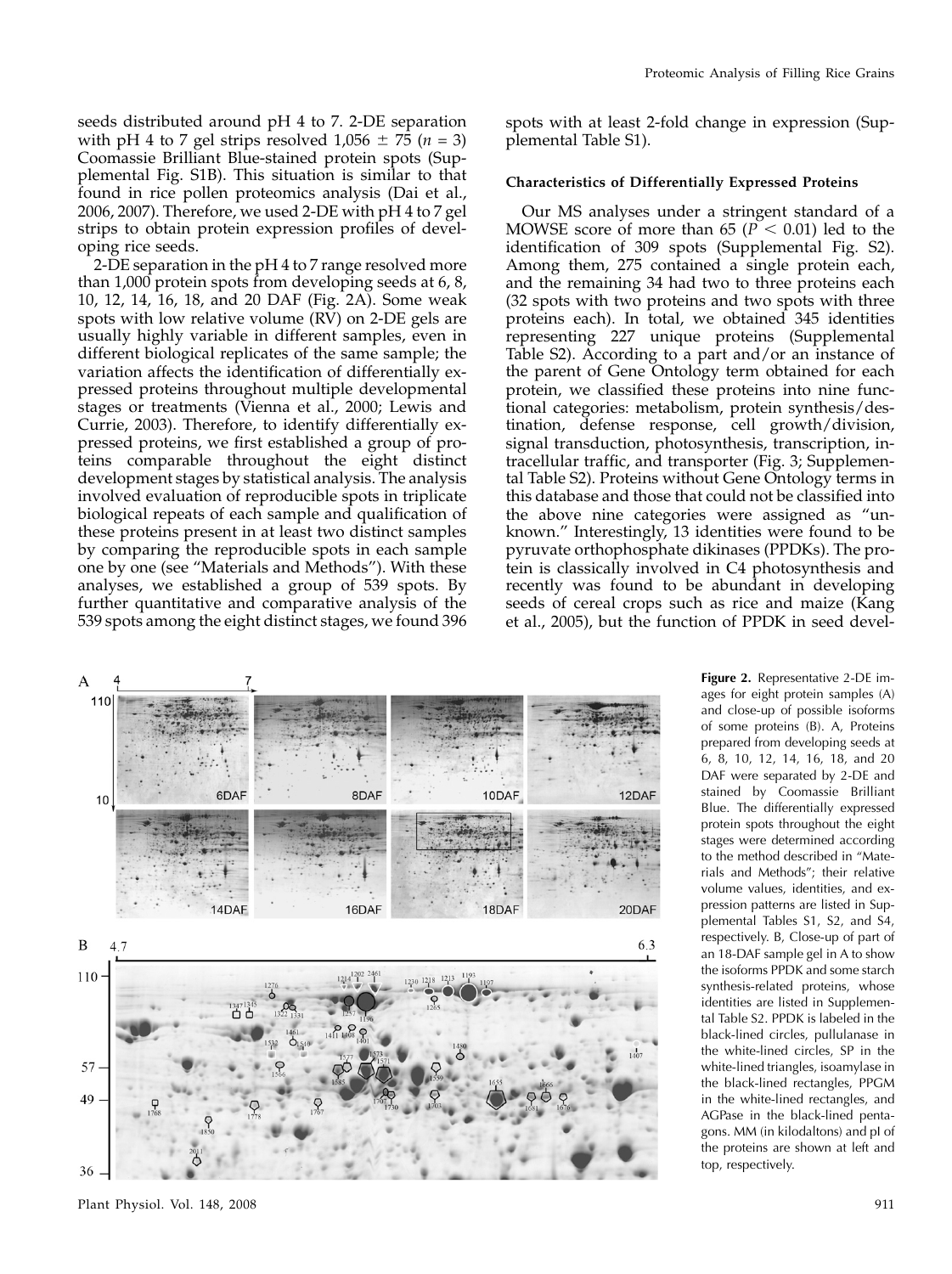

Figure 3. Functional classification of the identified differentially expressed proteins. Columns show distribution of all 345 proteins (identities, gray) and 227 unique proteins (black) in different categories.

opment remains to be elucidated. Therefore, PPDK proteins were organized as an independent category (Fig. 3).

The analysis revealed that 65% of the 345 identities were implicated in two functional groups: metabolism (45%) and protein synthesis/destination (20%), and the remaining 35% were related to the other nine groups (Fig. 3; Supplemental Table S2). This finding suggested the functional importance of metabolism and protein synthesis/destination in seed filling and development. To analyze dynamic changes among different processes of metabolism and protein synthesis/destination, the proteins involved in metabolism were further grouped into 11 subcategories: sugar conversion, glycolysis, alcoholic fermentation, pentose phosphate pathway, tricarboxylic acid (TCA) cycle, starch synthesis, amino acid metabolism, nitrogen/ sulfur metabolism, nucleotide metabolism, lipid/sterol metabolism, and secondary metabolism; those related to protein synthesis/destination were grouped into three subcategories: protein synthesis, protein folding/modification, and proteolysis (Supplemental Table S2).

Real-time quantitative reverse transcription-PCR analysis was employed to evaluate the expression of genes. In total, 10 of the identified protein-encoding genes were selected: five starch synthesis-related proteins (each with two to four isoforms), four glycolysis proteins, and one tubulin protein (Supplemental Table S3). Among these genes, six showed dynamic change in mRNA levels close to (Os08g25720, OsO4g31700, Os04g08270) or similar to (Os06g46000, Os03g524600, Os03g55090) that of corresponding proteins; four had variable expression patterns between mRNA and protein (Os05g33380, Os08g40930, Os10g11140, Os01g05490). These results appeared be comparable with observations that about 60% of protein-mRNA pairs show concordant expression (Cox et al., 2005) and thus indicate the importance of our proteomic results.

#### Hierarchical Clustering Analysis Reveals Five Expression Patterns

To study the expression characteristics of proteins involved in each functional category (subgroup) during seed development, we performed hierarchical clustering analysis of 275 identities that excluded spots (34) with more than one identity (Supplemental Table S4). The analysis revealed five hierarchical clusters (c0, c1, c2, c3, and c4; Table I; Supplemental Table S4). The largest cluster was c0, with  $76$  proteins whose expression was at highest level at 6 DAF, decreased greatly at 8 DAF, and remained low thereafter. The second largest clusters were c1 (67) and c4 (63). The expression of proteins in c1 changed similarly to that of proteins in c0 but showed a gradual decrease in level from a maximum at 6 DAF to a minimum at 20 DAF, whereas proteins in c4 were up-regulated from 6 to 20 DAF. Cluster c2 was composed of 35 proteins that began to up-regulate at 6 DAF, peaked in level at 10 DAF, and decreased thereafter. Cluster c3 consisted of 34 proteins whose expression level began to increase at 6 DAF, peaked at 16 DAF, and decreased thereafter.

Different category-/subcategory-associated proteins showed heterogeneous distribution in these clusters (Table I). For example, most proteins involved in cell growth/division (10 of 13) and photosynthesis (nine of 11) were in c0 and c1. Protein synthesis-related proteins were distributed in c0, c1, and c2 (13 of 13), whereas proteolysis-related proteins were mainly in c0 and c1 (16 of 19). Most of the starch synthesis-related proteins were in c4 (19 of 23). Glycolysis proteins were mainly distributed in c0 (11 of 21), whereas alcoholic fermentation proteins appeared in c3 and c4 (seven of nine). These changes suggested switches in metabolic and/or biological processes during development from 6 to 20 DAF.

## Composite Expression Profiles of the Functional Categories and Subcategories

Dynamic proteomic study of developmental processes reveals temporal changes in expression levels of protein related to metabolism/cellular processes and provides important clues for further understanding the potential relations between the temporal changes in expression and the developmental events. Currently, temporal changes in expression are usually organized by composite expression profiles established with normalized total RVs of a protein group involved in a given metabolism/cellular process (Hajduch et al., 2005, 2006; Mechin et al., 2007). To evaluate the changes in expression patterns of each protein group, we analyzed composite expression profiles using the 275 spots identified as a single identity each. In the eight analyzed categories (Fig. 4), the expression of proteins involved in metabolism and protein synthesis/destination appeared to change little during development; that of defense response-related proteins was increased up to 20 DAF; and that of PPDK proteins began to increase at 6 DAF, peaked from 8 to 14 DAF,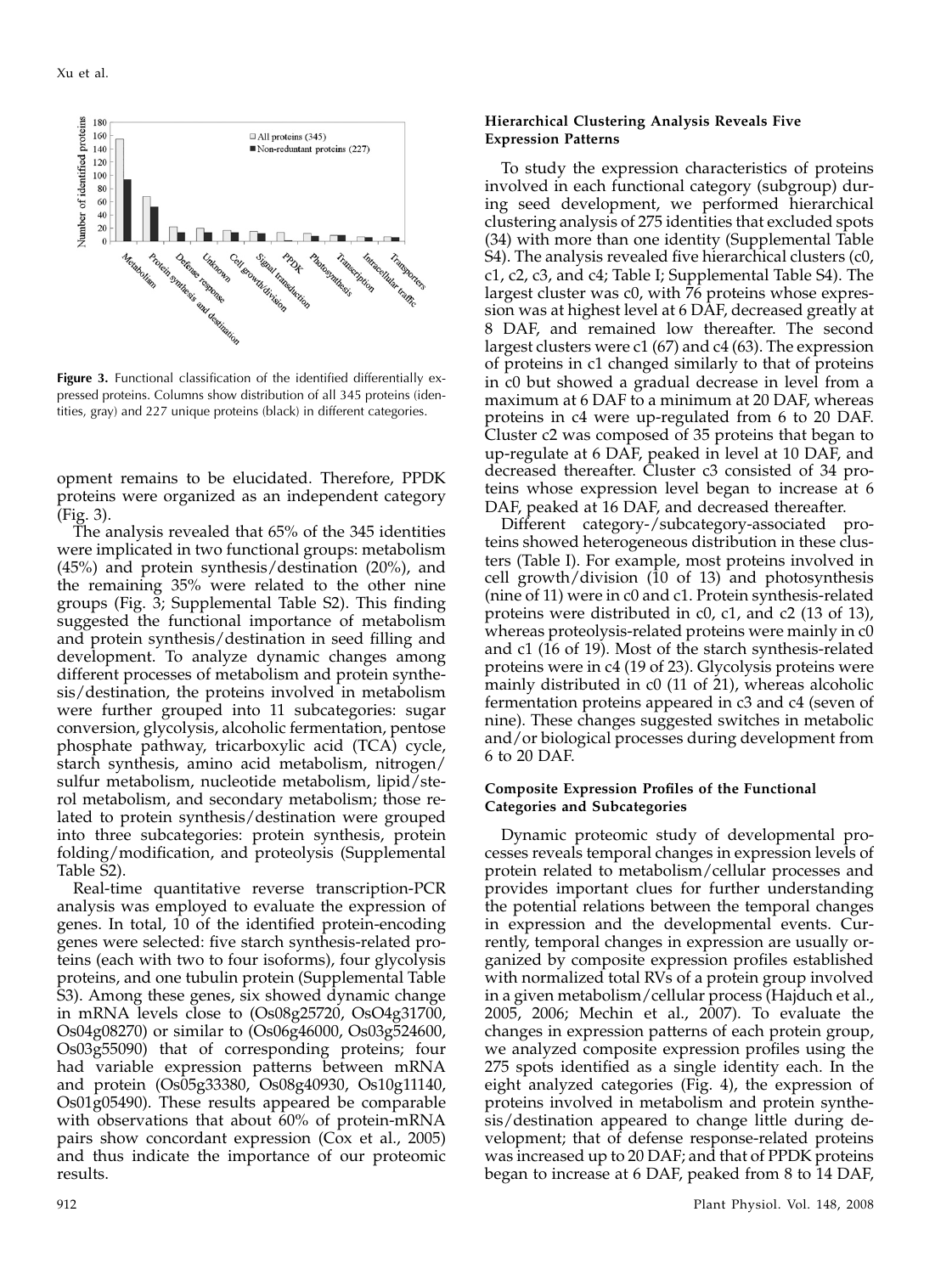Table I. Hierarchical clusters of differentially expressed proteins and distribution of the proteins involved in each category or subcategory in different clusters

The clusters (c0 to c4) were created by GeneCluster 2.0; raw data for the clusters are listed in Supplemental Table S4.

| Categories or Subcategories            | C <sub>0</sub> | C <sub>1</sub> | c <sub>2</sub> | c3 | C <sub>4</sub> | Total |
|----------------------------------------|----------------|----------------|----------------|----|----------------|-------|
| 01 Metabolism                          | 30             | 23             | 17             | 14 | 36             | 120   |
| 01.01 Sugar conversion                 | 4              | 5              | 2              |    | 4              | 16    |
| 01.02 Glycolysis                       | 11             | 3              |                |    | 5              | 21    |
| 01.03 Alcoholic fermentation           |                |                | 0              |    | 5              | 9     |
| 01.04 Pentose phosphate                |                |                | 0              | 0  |                |       |
| 01.05 TCA pathway                      |                | 0              | 3              | 0  | O              |       |
| 01.06 Starch synthesis                 |                | 0              | 2              | 7  | 12             | 23    |
| 01.07 Amino acid metabolism            | 4              |                | 3              | 2  |                | 14    |
| 01.08 Nitrogen and sulfur metabolism   |                | 2              | 2              | 0  |                | 6     |
| 01.09 Nucleotide metabolism            |                |                |                |    | 3              | 8     |
| 01.10 Lipid and sterol metabolism      |                | 2              |                | 0  | 0              | 6     |
| 01.11 Secondary metabolism             | 4              | 3              | 0              | O  | 4              | 11    |
| 02 Protein synthesis and destination   | 24             | 13             | 6              | 9  | 11             | 63    |
| 02.01 Protein synthesis                | 4              | 4              | 5              | 0  | $\Omega$       | 13    |
| 02.02 Protein folding and modification | 11             | 2              |                | 7  | 10             | 31    |
| 02.03 Proteolysis                      | 9              | 7              | $\Omega$       | 2  |                | 19    |
| 03 Cell growth/division                |                | 8              | $\Omega$       | 2  |                | 13    |
| 04 Signal transduction                 |                | 6              | $\Omega$       | 2  |                | 12    |
| 07 Transcription                       |                | 2              | 2              |    |                | 8     |
| 08 PPDK                                |                | 4              | 2              | 0  | O              |       |
| 09 Defense response                    |                | 6              | 3              | 3  | 4              | 19    |
| 10 Photosynthesis                      | 5              | 4              |                | 0  |                | 11    |

and decreased thereafter. The expression of proteins involved in cell growth/division, signal transduction, transcription, and photosynthesis was decreased.

Because most of the differentially expressed proteins were involved in metabolism and protein synthesis/destination (Fig. 3), we further analyzed composite expression profiles of their subgroups (Fig. 4). Among the subcategories of metabolism, the expression of starch synthesis-related proteins was increased beginning at 6 DAF, peaked at 18 DAF, and slightly decreased thereafter; proteins involved in alcoholic fermentation showed little change in expression from 6 to 12 DAF and were up-regulated thereafter; proteins of the other subgroups showed a tendency to decrease in level (sugar conversion, glycolysis, nitrogen/sulfur metabolism), or peaked at early stages (TCA cycle, lipid/sterol metabolism), or showed little change in level (amino acid metabolism, secondary metabolism) during development. In the protein synthesis/destination group, proteins involved in protein synthesis and proteolysis were decreased in level, whereas those associated with protein folding/ modification were increased in level.

## Digital Expression Profiles of the Functional Categories and Subcategories

Although the composition profile analysis revealed the dynamic changes in the abundance of protein groups, because of heterogeneity in expression pattern and/or normalized RVs among components of the same protein group, such as one or several proteins having preponderantly higher RVs than most of the others, with a reverse slope in expression change, the composite expression profile of the protein group is usually represented by a few proteins with high expression level. Therefore, it is difficult to evaluate the expression changes of functional categories only by analyzing their composition profiles. To eliminate this disadvantage, we tried to establish the expression tendency of a protein group, termed digital expression profiles in this article (Fig. 5), by considering the up- or down-regulation feature of each protein in a given protein group (for details, see "Materials and Methods"). This analysis revealed four distinct expression patterns: (1) proteins preferentially expressed at 6 DAF, then down-regulated to a relatively constant level (proteins for metabolism and its subcategories sugar conversion, glycolysis, and secondary metabolism); (2) proteins up-regulated (TCA cycle) or down-regulated (nucleotide metabolism and protein folding/modification) at the early mid-developmental phase; (3) proteins whose expression showed a positive slope to advancing development (starch synthesis and alcoholic fermentation); and (4) proteins whose expression showed a negative slope (the remaining categories/subcategories, such as protein synthesis/ destination, proteolysis, cell growth/division, and transcription).

To evaluate the applicability of the above method in analyzing the expression change tendency of a given protein group during development, we analyzed the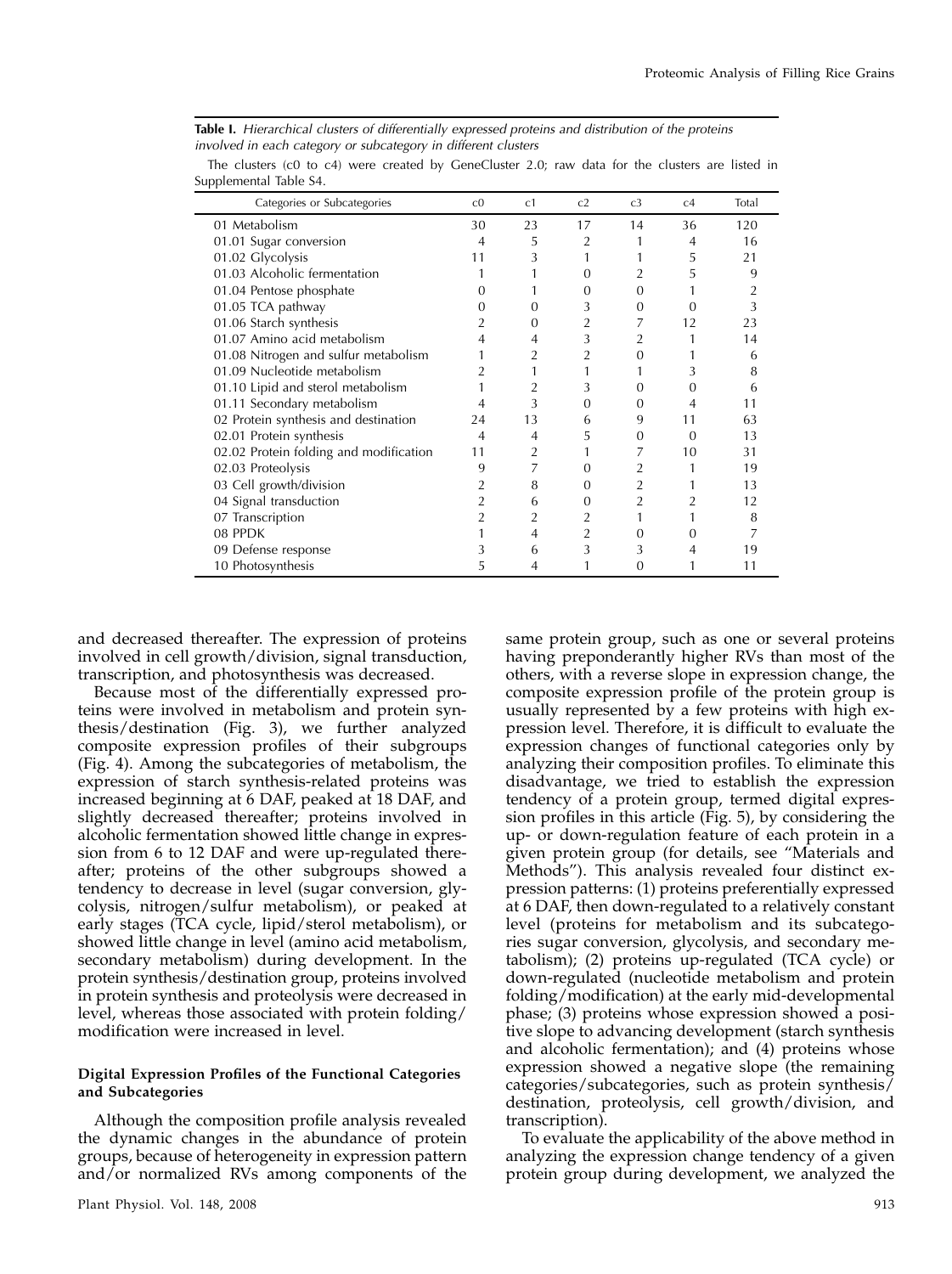

Figure 4. Composite expression profiles of protein groups associated with different functional categories and subcategories. The profiles were established by the sum of all RV values for protein components in a given functional category/subcategory (vertical axis) at each developmental stage (DAF; horizontal axis). The total spot numbers used to draw the composite profiles are indicated in parentheses.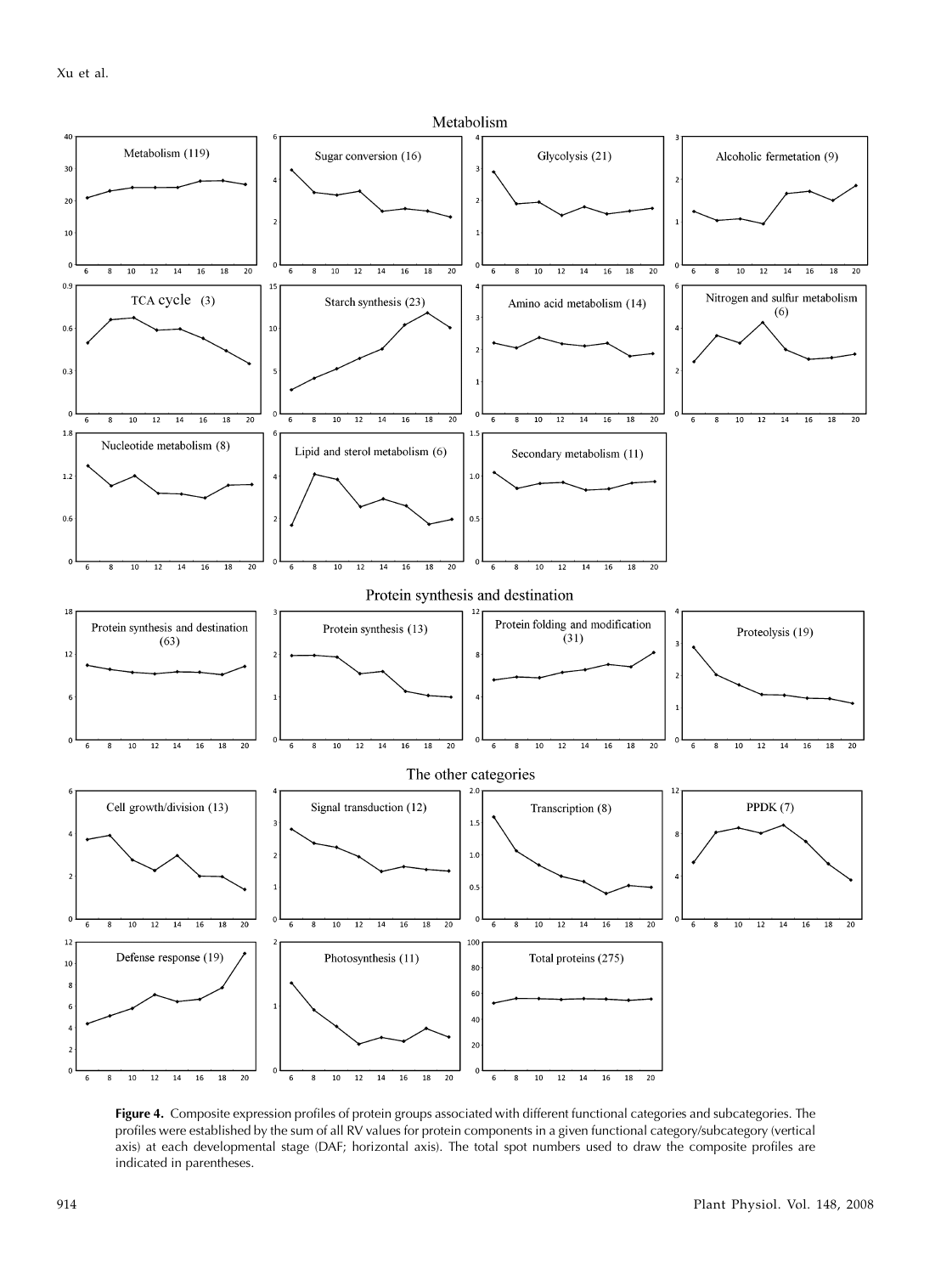

Figure 5. Digital expression tendencies of protein groups associated with different functional categories and subcategories. The expression tendencies were constructed according to the following equation: y (6 DAF, 8 DAF, 10 DAF, 12 DAF, 14 DAF, 16 DAF, 18 DAF, 20 DAF) = centroids (c0)  $\times$  amount (c0) + centroids (c1)  $\times$  amount (c1) + centroids (c2)  $\times$  amount (c2) + centroids (c3)  $\times$ amount  $(c3)$  + centroids  $(c4)$   $\times$  amount  $(c4)$ , for each category or subcategory. Centroid data of each hierarchical cluster are listed in Supplemental Table S6. The total spot numbers used to construct the expression tendencies are indicated in parentheses.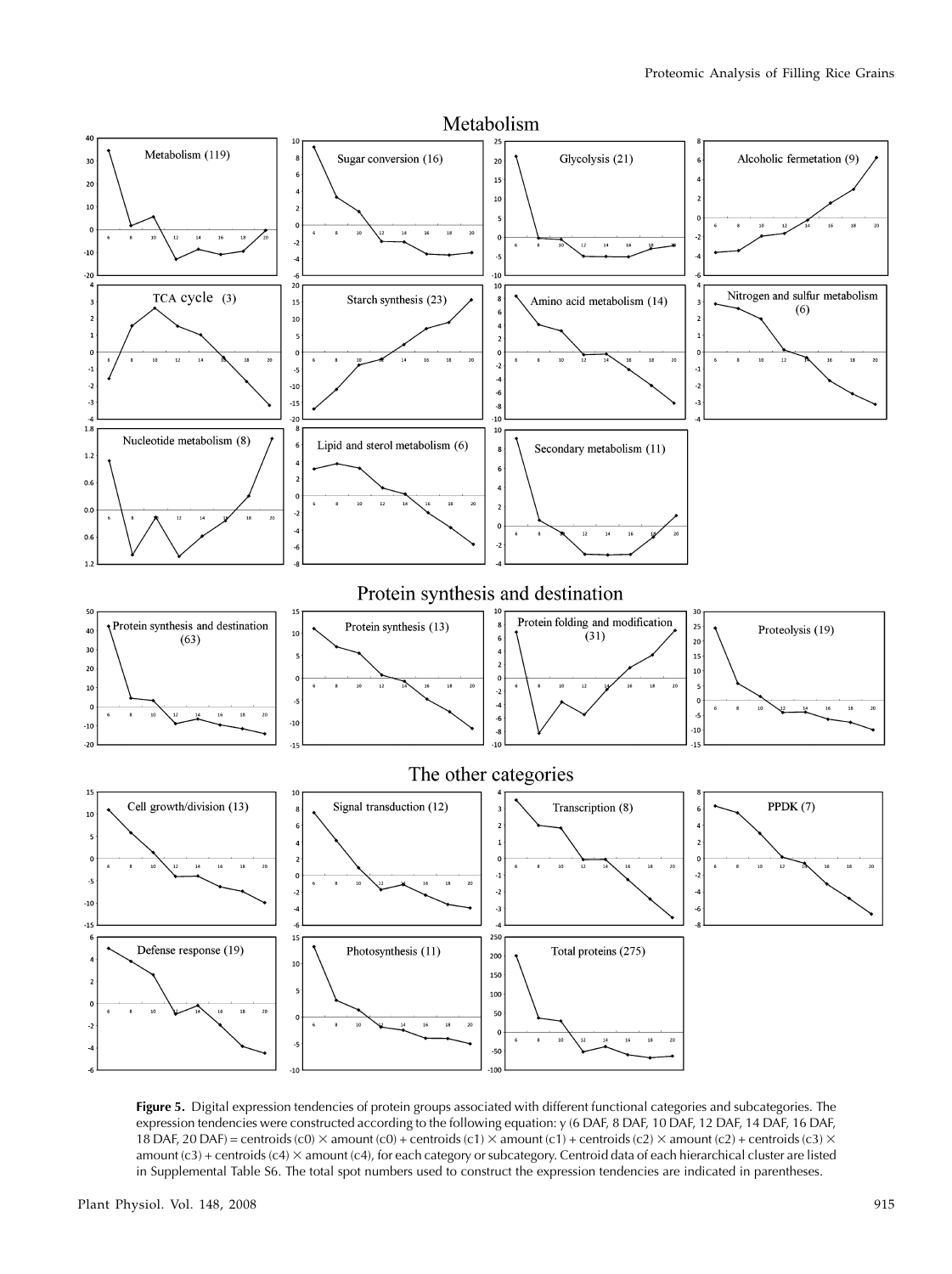correlation between the digital profile and the composite profile. In general, digital profiles were significantly correlated with the corresponding composite profiles. The two types of profiles showed significant positive correlation for cell growth/division  $(r = 0.922)$ ,  $\dot{P}$  < 0.01), signal transduction (*r* = 0.941, *P* < 0.01), transcription ( $r = 0.862$ ,  $P < 0.01$ ), and photosynthesis  $(r = 0.936, P < 0.01)$  and the subcategories sugar conversion ( $r = 0.984$ ,  $P < 0.01$ ), glycolysis ( $r = 0.979$ ,  $P < 0.01$ ), TCA cycle ( $r = 0.971$ ,  $P < 0.01$ ), starch synthesis ( $r = 0.935$ ,  $P < 0.01$ ), alcoholic fermentation  $(r = 0.809, P < 0.05)$ , secondary metabolism  $(r = 0.833, P < 0.05)$  $P < 0.05$ ), protein synthesis ( $r = 0.964$ ,  $P < 0.01$ ), and proteolysis ( $r = 0.997$ ,  $P < 0.01$ ). However, the positive correlation was not significant for the protein synthesis/destination, PPDK, amino acid metabolism, nitrogen/sulfur metabolism, nucleotide metabolism, lipid/ sterol metabolism, and protein folding/modification. The correlation was significantly negative for the metabolism ( $r = -0.831$ ) and defense ( $r = -0.882$ ) responses ( $P < 0.05$ ). Further analysis revealed that, as discussed above, the inconsistency resulted from the presence of several highly abundant proteins whose expression profiles were contrary to most other proteins in the same category, such as starch synthesis-related proteins in metabolism,  $\alpha$ -amylase inhibitor protein (spot 2,296) in defense response, saposin-like type B protein (spot 2,269) in lipid/sterol metabolism, Dnaktype molecular chaperone (spots 1,399 and 1,370) in protein folding/modification (Supplemental Table S4), and two isoforms (spots 1,196 and 1,257) of PPDK. Their predominant accumulation throughout development or at some points in development caused deviation of composite expression profiles of the corresponding categories (Supplemental Table S4). However, our analysis showed that the digital expression profiles explained relatively well the heterogeneous distribution of proteins related to distinct categories/subcategories in different clusters (Table I; Fig. 5). Thus, these data suggest that digital expression profiles better reflect a real tendency for changes in expression of a protein group involved in a given category/subcategory than the currently used composite expression profiles.

In addition, starch synthesis is a main functional feature of cereal seed development; speedy accumulation of highly abundant starch synthesis-related proteins and  $\alpha$ -amylase inhibitor proteins is consistent with the requirement of starch synthesis. Therefore, a comparison between the two types of expression profiles is helpful to reveal some proteins causing deviation between the two profiles of a given category/ subcategory. These proteins may be important because of their high accumulation.

# Expression Characteristics of Isoforms during Rice Seed Development

In general, a gene produces isoforms by alternative splicing of transcripts and/or posttranslational modification. In plants, isoforms have been identified in proteomes of various tissues (Dai et al., 2006; Hajduch et al., 2006; Mechin et al., 2007). In this study, we revealed 66 unique proteins (66 of 227 = 29%) with 184 identities (Supplemental Table S2), ranging from 2 (39 of 66) to 13 identities (PPDK). The theoretical and experimental molecular masses (MMs) of these identities were correlated (y =  $0.7195x + 12,118; r^2 = 0.6589;$ Supplemental Fig. S3A). The theoretical and experimental pI values showed a low but significant coefficient of determination (y =  $0.1964x + 4.3699$ ;  $r^2 = 0.13$ ,  $P < 0.01$ ; Supplemental Fig. S3B). The low coefficient of determination may result from 26 proteins with pI values of more than 7, even though proteins were separated with a 2-DE gel with a  $\bar{p}H^2$  to 7 range. When these 26 proteins were excluded from the analysis, the correlation between theoretical and experimental pI values of the remaining proteins increased significantly (y =  $0.6488x + 1.8267$ ;  $r^2 = 0.4537$ ; Supplemental Fig. S3C). Further analysis showed that the MM range of most of the 26 proteins was less than 20 kD, indicating that a protein of less than 20 kD was more likely to change its pI value (Supplemental Fig. S3D). Therefore, a modification could possibly cause a more obvious pI change for low MM proteins than for high MM proteins. Taken together, these data indicate that multiple identities of a unique protein might be posttranslational modification-generated isoforms.

Currently, the biological importance of gene-generated multiple isoforms is not fully understood. Here, we analyzed the correlation of expression profiles among isoforms of unique proteins. Spots containing more than one protein were excluded because of the difficulty in judging which protein in one spot was changed in expression. Finally, 124 identities representing 50 unique proteins were suitable for analysis (Supplemental Table S5). Results showed that 52 of the 117 isoform pairs were significantly correlated in expression profile  $($ P  $<$  0.05; Supplemental Table S5). Most (39) of the 52 isoform pairs showed significant positive correlation, and only 13 showed negative correlation, analogous to results reported for maize (Mechin et al., 2007).

Further analysis revealed that approximately 50% of the positively correlated isoform pairs involved five of the eight analyzed categories/subcategories, including starch synthesis, protein folding/modification, defense response, glycolysis, and PPDK (Fig. 6; Supplemental Table S5). Interestingly, the expression profiles of the isoforms of amyloplast-localized proteins (isoamylase, plastidic phosphoglucomutase [PPGM], pullulanase,  $\alpha$ -1,4-glucan phosphorylase, and AGPase) showed positive correlations, and most were significant. However, the isoforms of cytoplasmic AGPase, and those involved in sugar conversion, such as Suc synthase 3 and phosphoglucomutase, displayed remarkably negative correlation.

## DISCUSSION

In combination with previous observations (Ishimaru et al., 2003) of cellular and morphological features of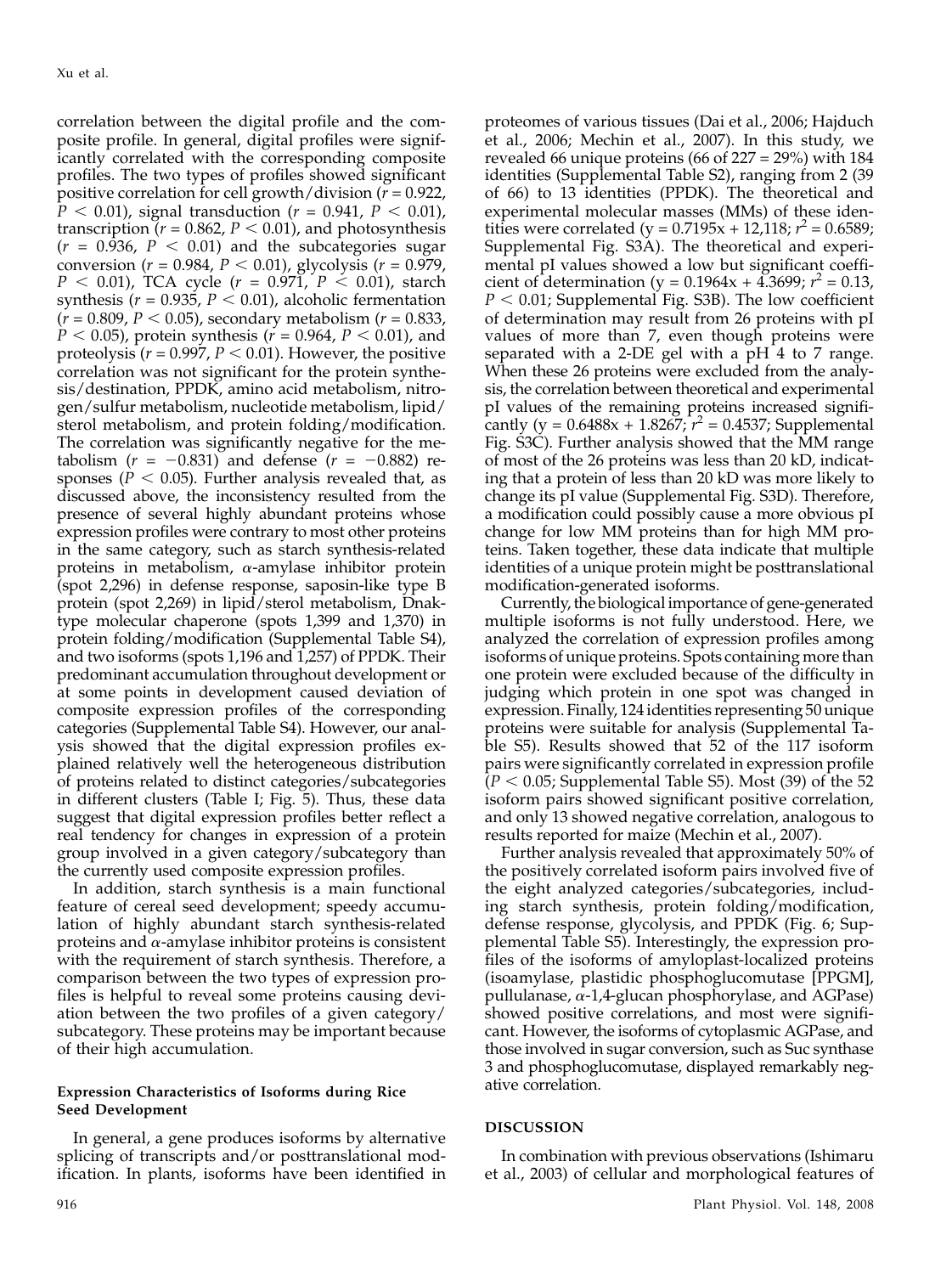

Figure 6. Correlation analysis of isoform pairs. The numbers of isoform pairs in each category or subcategory are shown in gray bars. The numbers of positively and negatively correlated isoform pairs are shown in black bars as positive and negative numbers on the left vertical axis. The percentages of positively and negatively correlated isoform pairs are shown in beige bars as positive and negative numbers on the right vertical axis. Only a category or subcategory with more than four isoform pairs was analyzed for statistical reasons. The statistical data are listed in Supplemental Table S5.

developing rice seeds, we showed that the developmental process of seeds from 6 DAF represents the main events associated with the ability of seeds to fill. Further study of differentially expressed proteins identified 309 protein spots with changed expression during the process, of which 275 showed a single identity. Expression profile analysis of these identities revealed key molecular characteristics of the developmental process and supplied important clues about crucial proteins and their coregulation in specific developmental phases.

## Developing Seeds Display Different Proteomic Characteristics at Distinct Stages

The early phase (6–8 DAF) of seed development mainly involved active cell enlargement, leading to a rapid increase in seed size available for further accumulation of starch. This phase was characterized by prominent accumulation of proteins involved in cell growth (clusters c0 and c1), including all identified tubulin, actin, and profilin proteins (Table I). The former two types of proteins are assembled into microtubulins and microfilaments, respectively, with crucial roles in cellular development (Mayer and Jürgens, 2002). Ubiquitin/26S proteasome-based selective degradation of proteins contributes to the regulation of protein functions and is considered important for different cellular and developmental events (Moon et al., 2004). Most of the identified ubiquitin/26S proteasome components (16 of 18) showed maximal accumulation at this phase (c0 and c1). A similar expression profile was observed in the early stage of maize seed development (Mechin et al., 2007). Accordingly, proteins involved in protein synthesis (eight of 12 translation factors) and amino acid

metabolism (eight of 14) showed accumulation patterns similar to those of proteolysis-related proteins, whereas folding/modification proteins displayed distinct early and late accumulation profiles (Fig. 5), with about one-third (13 of 31) showing maximal accumulation at the early phase (Table I). These lines of evidence suggest that active turnover of proteins is crucial for normal cell growth. Interestingly, a large number of identified signal transduction-related proteins (eight of 12), such as the GA receptor GID1L2 (spot 2,120) and indole-3-acetic acid (IAA) amido synthetase GH3.8 (spot 1,459), showed maximal accumulation at the early phase (Supplemental Table S4). Although the importance of the two proteins in seed development remains to be identified, IAA amido synthetase is known to be involved in the regulation of IAA functions (Rampey et al., 2004), and a mutation in the rice GID1 locus leads to a dwarf phenotype (Ueguchi-Tanaka et al., 2007). Thus, IAA and GA signaling and/or interaction between the signal pathways is essential for normal seed development.

Seeds at the mid phase of seed development (8–12 DAF) showed a little increase in size, with faster increase in fresh and dry weights compared with seeds at the early phase. In light of the proteomics features that cell growth-related proteins were greatly down-regulated from the early phase and that starch synthesis-related proteins were up-regulated to the maximal level after the middle phase (see below), this finding suggests that metabolism/cellular processes occurring in the middle phase involve a transition from cell growth to grain filling. In addition to eight of the 13 identified protein synthesis-related proteins accumulating prominently in level at the early phase, the remaining five accumulated to the maximal level at the middle phase (Table I), which suggests that active protein synthesis may be important for the transition. An additional feature is that half of the lipid/sterol metabolism-related proteins (three of six) were expressed at the maximal level at this stage, and the other three were prominently accumulated at the early phase (Table I). This result is consistent with a previous observation that developing rice seeds rapidly accumulated storage lipids between 5 and 12 DAF (Choudhury and Juliano, 1980; Ichihara et al., 2003). The lipids are mainly stored in aleurone cells (Krishnan and Dayanandan, 2003) and might be implicated in the ability of aleurone cell proliferation at the following storage phase (Kvaale and Olsen, 1986) and in the specification of periphery cells of starchy endosperms (Becraft and Asuncion-Crabb, 2000). Among these proteins, saposin-like type B protein was expressed at the highest level (Supplemental Table S4). Saposin-like proteins can interact with lipids (Bruhn, 2005) and function as a surfactant responsible for resistance to surface tension (Cochrane and Revak, 1991). In addition, saposin B usually binds to phospholipid membranes with high affinity and appears to irreversibly cluster at the membrane surface, which leads to cell permeabilization and eventual fusion of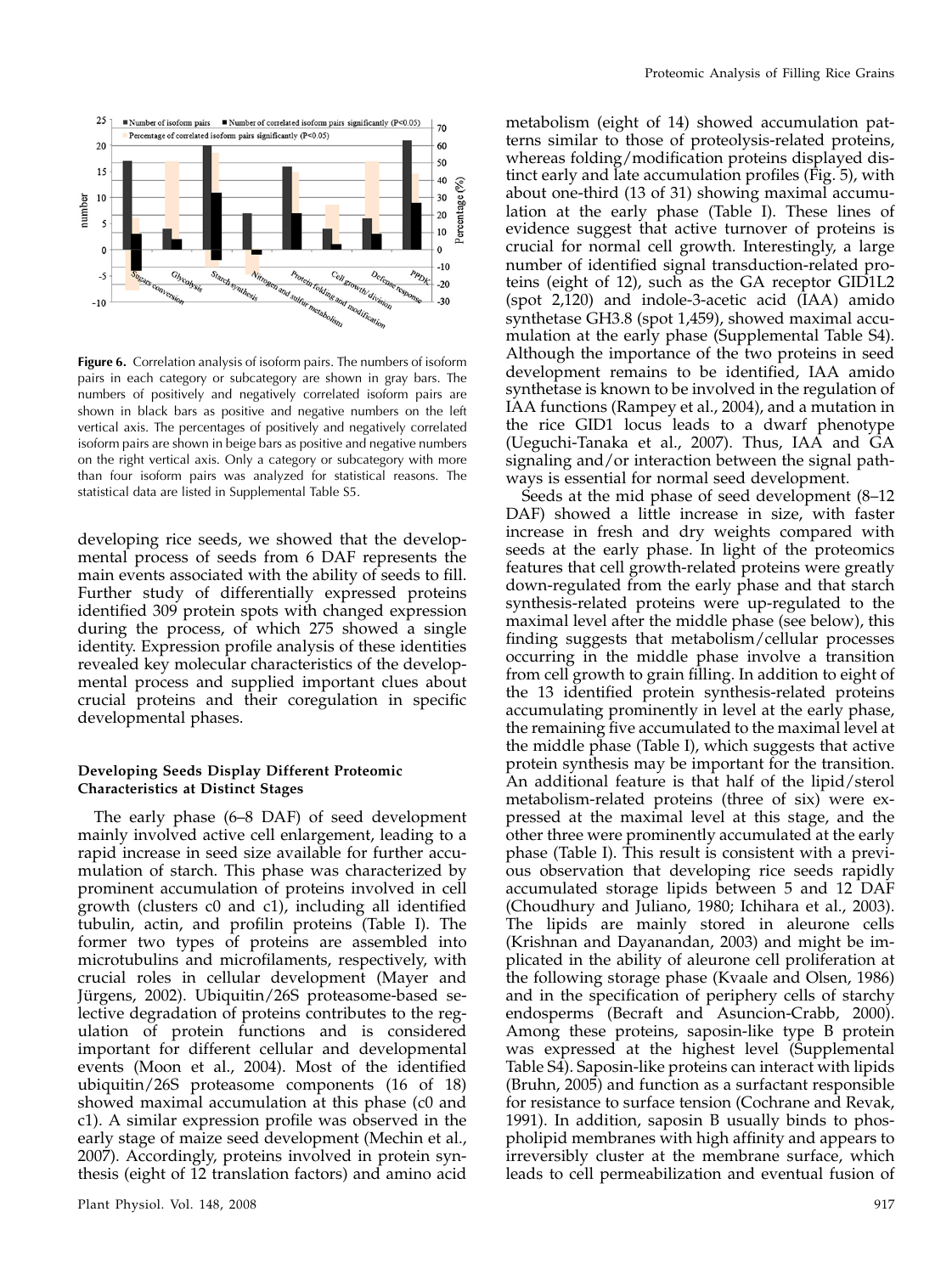the membranes (Poulain et al., 1992; Chang et al., 1998). Therefore, the prominently accumulated saposin B protein may function in reducing the cell surface tension resulting from cell expansion at the phase and possibly in starchy endosperm cell maturity.

Seeds in storage and desiccation phases (12–20 DAF) were defined by prominent accumulation of storage materials and finally became translucent on desiccation. For the functional skew, a large number of starch synthesis-related proteins accumulated to the maximal level at this phase (19 of 23, c3 and c4; Table I). More than half of the proteins involved in protein folding/modification (17 of 31) were concurrently expressed with these starch synthesis proteins (Table I). Thus, protein folding/modification-based regulation of protein function might be important for starch synthesis. Interestingly, four of the identified signal transduction proteins, including IAA amidohydrolase (spot 1,718) and GA receptor GID1L2 (spot 2,093), showed high accumulation at this phase (Supplemental Table S2 and S4). In Arabidopsis, IAA amidohydrolase plays an important role in IAA signaling (Rampey et al., 2004). These data suggest that IAA and GA signaling may be involved in starch synthesis.

## Switch between Central Carbon Metabolism and Alcoholic Fermentation

Central carbon metabolism (glycolysis and TCA cycle) provides energy, cofactor regeneration, and building blocks for interconversions and synthesis of metabolites, with metabolite concentration gradients usually acting as signals for the regulation of diverse processes (Gutierrez et al., 2007). Analyses of intermetabolites suggest the central importance of glycolysis and the TCA cycle in fruit/seed development and the accumulation of reserves in different species (Rolletschek et al., 2004; Carrari and Fernie, 2006; Fait et al., 2006), but relatively little is known about their regulation (Carrari and Fernie, 2006). Our study identified most of the known glycolysis key enzymes (Supplemental Table S2), more than half of which were grouped into the early-stage clusters c0 and c1 (Table I; Supplemental Table S4). Expression of these proteins peaked at approximately  $\vec{6}$  DAF and thereafter decreased to a lower constant level, which remained until 20 DAF (Fig. 5). Expression of the TCA cycle proteins increased from 6 DAF, peaked at about 10 DAF, and thereafter showed a steeper decrease (Fig. 5). Although this expression change tendency was summarized from only three of the nine known enzymes involved in the TCA cycle, the pattern appeared to be supported by the dynamic change of ATP levels in developing rice seeds (Fig. 1F) and by the results of previous studies demonstrating a great decrease in TCA cycle-related protein expression (Mechin et al., 2007) and TCA cycle activity (Fait et al., 2006), as developing seeds enter the stage of reserve accumulation in maize (Mechin et al., 2007) and Arabidopsis (Fait et al., 2006). Thus, these results indicate the importance of the regulation of glycolysis and the TCA cycle in seed development.

A striking result is that, contrary to glycolysis and TCA cycle proteins, proteins involved in alcoholic fermentation, including pyruvate decarboxylase, alcohol dehydrogenase, and aldehyde dehydrogenase (Supplemental Table S2), were preferentially grouped into the last two clusters (c3 and c4; Table I; Supplemental Table S4) and showed great increases in expression (Fig. 5) in parallel with seed development, which indicates up-regulation of the alcoholic fermentation pathway. Alcoholic fermentation is a two-step reaction branching of the glycolytic pathway at pyruvate with concomitant oxidization of NADH to NAD<sup>+</sup>, finally generating ATP without the consumption of oxygen (Tadege et al., 1999; Geigenberger, 2003). The feature is in line with increased activity of the enzyme proteins and up-regulated expression at transcriptional and translational levels under low oxygen, which suggests that the pathway is essential for preadaptation to anoxia (Tadege et al., 1999; Geigenberger, 2003), but whether it is involved in seed development and the accumulation of reserves is still unknown (Geigenberger, 2003). The developmentally up-regulated expression of the enzyme proteins in rice seeds provides novel clues for evaluating the importance of the pathway in seed development and the accumulation of reserves.

A typical feature of developing seeds and bulky organs such as potato (Solanum tuberosum) tubers is greatly decreased internal oxygen concentration at ambient oxygen levels (21%; Geigenberger et al., 2000; Geigenberger, 2003; Rolletschek et al., 2004; van Dongen et al., 2004). Low oxygen concentration-mediated decreases in carbon flux through glycolysis and the TCA cycle and/or in energy production have been observed in bulky organs/seeds from several species (Gibon et al., 2002; Geigenberger, 2003; van Dongen et al., 2004; Fait et al., 2006). Similarly, down-regulated expression of the enzyme proteins related to glycolysis and the TCA cycle, and decreased ATP levels, could be observed when storage materials were accumulating in rice seeds (Figs. 1F and 5). This evidence, together with the low-oxygen-inducible expression of alcoholic fermentation enzymes described above, indicates that low oxygen tension seems to involve a temporal decrease in glycolysis and TCA activity and an increase in alcoholic fermentation activity. However, the adaptation mechanism now known suggests that the metabolic acclimation allows a decrease in the consumption of ATP and oxygen, which prevents the tissue from becoming anoxic and stops the fermentation (Geigenberger et al., 2000; Weber et al., 2005); this mechanism seems not able to explain the metabolic switches that occurred in rice seeds, because the expression of alcoholic fermentation proteins was upregulated in our observation.

Given the fact that the endosperm is the prominent part of cereal seeds and its functional skew to starch accumulation, a possible explanation for the switch is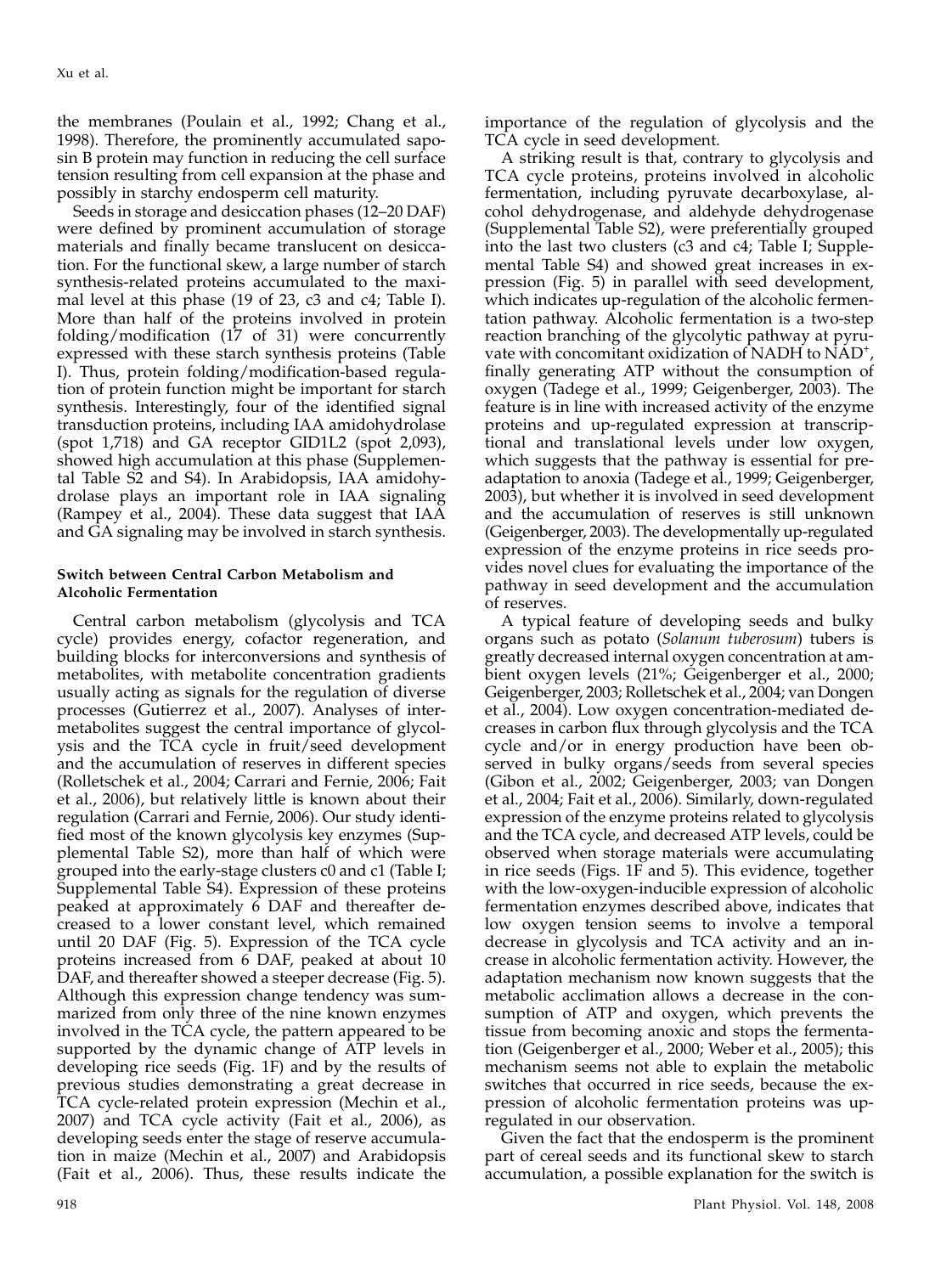a positive mechanism underlying starch accumulation formed during evolution. Decreased oxygen tension may act as a signal, in coordination with other now unidentified signal molecules, to regulate the switches. The switches finally decrease the flux of imported Suc into nonreserve materials in the sink and maintain an appropriate level of energy molecules and cofactors such as inorganic pyrophosphate (PPi), thus leading to increased flux for starch synthesis. The following lines of evidence support this hypothesis. First, developing rice seeds of 6 to 20 DAF underwent sink establishment at approximately 6 to 8 DAF by active cell enlargement and thereafter active starch synthesis; the prominent activities of glycolysis and the TCA cycle at the early stage were in line with the requirement for energy and the synthesis of cellular components essential for cell enlargement. After the establishment of the sink, the activity of the two pathways was greatly decreased, with glycolysis remaining at a constantly low level until 20 DAF. Second, glycolysis in rice seeds may be low hexose consuming because the differentially expressed enzyme protein involved in the conversion of Fru-6-P to Fru-1,6-P is pyrophosphate-dependent phosphofructokinase (PPi-PFK; spots 1,518, 1,523, and 1,526; Supplemental Tables S2 and S4), which uses PPi rather than ATP as a donor. Third, a restricted flux through the TCA cycle resulted in increased yield in tomato (Solanum lycopersicum; Carrari et al., 2003; Nunes-Nesi et al., 2005), whereas increased respiration led to remarkable inhibition of starch accumulation in potato (Bologa et al., 2003). Fourth, the alcoholic fermentation pathway has been considered the key catalytic process for recycling NAD<sup>+</sup> essential for glycolysis and the TCA cycle (Tadege et al., 1999; Fernie et al., 2004). Up-regulated expression of alcoholic fermentation proteins in rice seed development may be important to maintain glycolysis at a constant level, thus maintaining an appropriate ATP level for starch synthesis under low oxygen tension. Finally, starch synthesis is very well adapted to the internal low oxygen condition (Rolletschek et al., 2005).

Together, these data clearly indicate that the coordinated switch between central carbon metabolism and alcoholic fermentation is essential for the synthesis of reserves, but the mechanism underlying regulation of the switch remains poorly understood. Glycolysis in plants is a demand-driven process similar to that in Escherichia coli, in which the glycolic flux is controlled by the demand for ATP (Fernie et al., 2004). Abscisic acid (ABA) is required for reserve accumulation, and its involvement in the control of starch accumulation appears via SNF1 kinase, which mediates the phosphorylation state of some metabolic enzymes, and a set of transcriptional factors (Gutierrez et al., 2007). ABA and GA were found to coordinately regulate the expression of alcohol dehydrogenase in barley (Hordeum vulgare) seeds (Macnicol and Jacobsen, 2001), and cross talk between ABA and GA signaling has been found in rice seeds (Xie et al., 2006). Two putative GA

receptor proteins were identified in rice seeds: one upregulated and the other down-regulated (Supplemental Table S4). These results indicate that low oxygen tension, ABA and GA, and possibly the metabolite gradient are involved in regulation of the metabolic switches.

## Importance of PPDK in Carbon Skeleton and Energy Distribution

PPDK catalyzes the reversible conversion of pyruvate, ATP, and Pi into phosphoenolpyruvate (PEP), AMP, and PPi. The rice genome has two loci encoding three types of PPDK proteins: OsPPDKA encodes a cytosolic PPDK (OsPPDKA), and OsPPDKB contributes another cytosolic PPDK (cyOsPPDKB) and a C4 type chloroplastic PPDK (chOsPPDKB) by alternative splicing (Imaizumi et al., 1997; Moons et al., 1998). Our proteomic analysis identified 13 distinct PPDK isoforms changed in expression (Fig. 2B), all of which were from OsPPDKB (Supplemental Table S2), representing 3.9% to 8.9% of the total RV of all spots detected on 2-DE. A recent proteomic study revealed seven PPDK isoforms differentially expressed in developing maize seeds (Mechin et al., 2007). The presence of multiple PPDK isoforms and high abundance in developing seeds revealed by these studies suggests the importance of the protein; however, the functional importance is not fully understood.

The interconversion feature of PEP and pyruvate by PPDK leads to difficulties in evaluating PPDK function in seed development (Chastain and Chollet, 2003). Expression analyses of transcripts and proteins in immature wheat and maize seeds suggested the possible functions of PPDK in refixation of respired  $CO<sub>2</sub>$ (Aoyagi and Bassham, 1984) and/or in the synthesis of amino acids by pyruvate and/or by PEP, which might be required for storage protein synthesis (Mechin et al., 2007). However, the loss-of-function mutant of OsPPDKB showed increased lipid content and aberrant starch synthesis but no change in amino acid and storage protein contents, which suggests an important role of PPDK in lipid and starch synthesis (Kang et al., 2005). Therefore, the PPDK-mediated cycle between PEP and pyruvate and the generation of metabolic signals such as PPi/Pi might have multifaceted functions in seed development, which in some ways might depend on the direction of the cycle (Chastain and Chollet, 2003).

Based on our results, the functions of PPDK in seed development can be documented as follows. First, expression of PPDK in seeds was developmentally regulated: the protein peaked in level at the early stage and decreased thereafter (Chastain and Chollet, 2003; Mechin et al., 2007; this study). Second, our results suggested that glycolysis was active at early stages of the process and then remained at a relatively low and constant level, but the TCA cycle showed a steeper decrease in activity; and ATP levels showed a change similar to the TCA cycle, which is consistent with the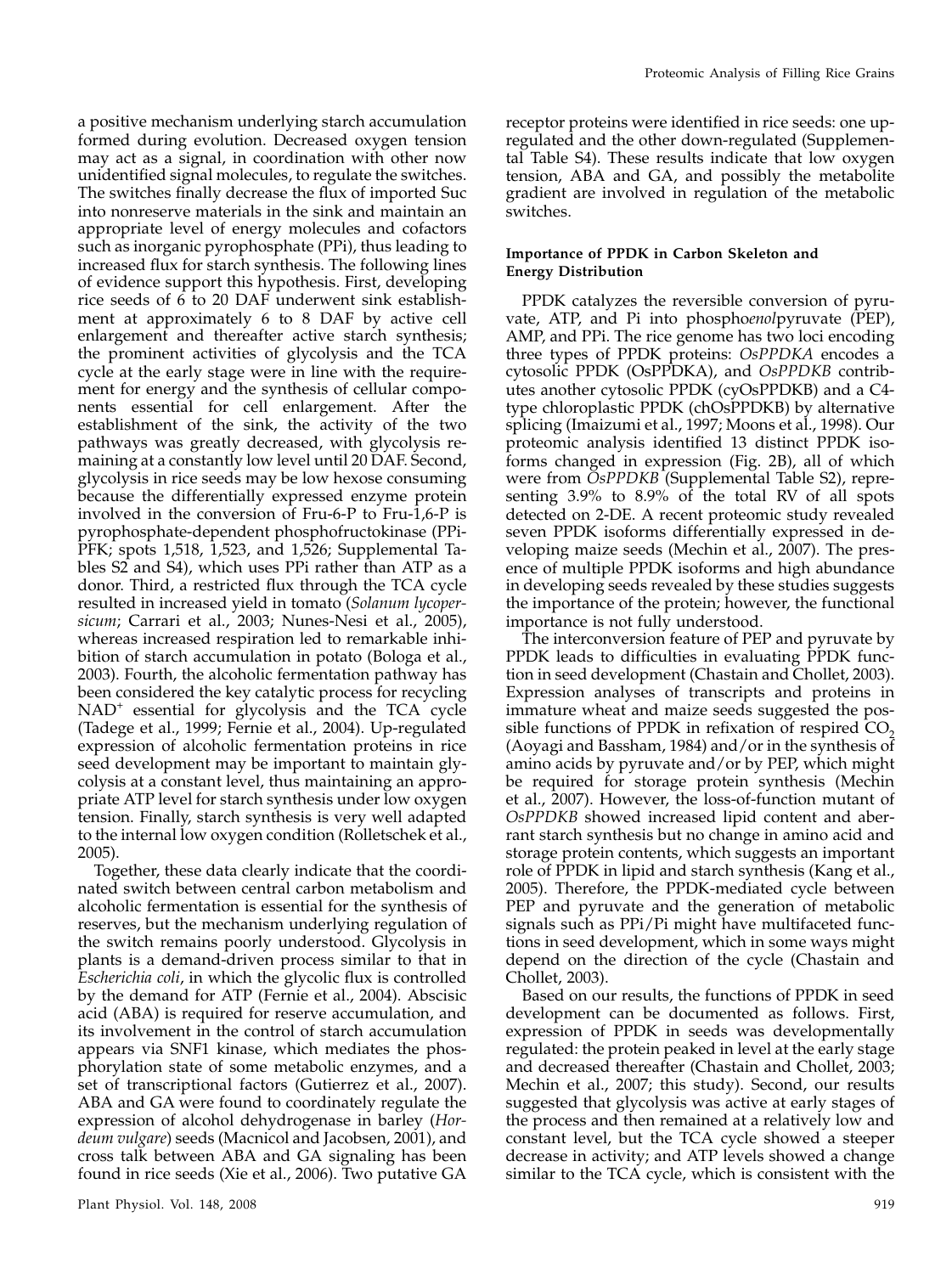observations that respiration was inhibited in part in potato tubers and developing seeds (Geigenberger, 2003). Blocking respiration is known to lead to considerable increases in pyruvate concentration (Tadege et al., 1999); the accumulated pyruvate is branched by the alcoholic fermentation pathway (see above) and/ or becomes available for the PPDK reaction. Therefore, the PPDK reaction may function mainly to fuel pyruvate at the early stage, whereas alcoholic fermentation becomes important for the consumption of pyruvate at the late stage, because alcoholic fermentation activity appeared to be low at the early stage and increased with seed development. The PPDK reaction may have important roles in starch synthesis by recycling PEP into hexose pools (Kang et al., 2005) and by maintaining the concentration of cytoplasmic PPi. Indeed, the cytosol of starch accumulation sinks contains relatively high levels of PPi, which is utilized in the sinks as an alternative energy donor for the conversion of imported Suc into hexose by Suc synthase (SuSy), which is a typical anaerobic polypeptide up-regulated in expression levels and activated under the anaerobic conditions (Guglielminetti et al., 1997). SuSy-mediated Suc mobilization is closely associated with storage starch synthesis (Quick and Schaffer, 1996; Wobus et al., 1997; Winter and Huber, 2000). This is consistent with our observation that revealed nine differentially expressed identities (Supplemental Table S2) covering all three known isozymes of rice SuSy (Huang et al., 1996; Wang et al., 1999). The hypothesis that PPDK in developing seeds, at least in rice, favors the reaction from pyruvate to PEP explains at least in part the cytosolic PPi pool and also supports the phenotype of the loss-of-function mutant of OsPPDKB (Kang et al., 2005). In addition, the PPi pool may be involved in maintaining constant glycolysis by the PPi-PFK reaction (see above). Together, these lines of evidence indicate that the involvement of PPDK in the carbon skeleton and energy partition is associated with a dynamic balance between the PPDK reaction and other metabolic actions, including glycolysis and alcoholic fermentation pathways.

#### Proteins Involved in Starch Synthesis

In addition to sink establishment and carbon skeleton/energy supply, starch synthesis requires the coordination of multiple starch synthesis-related enzymes (Tetlow, 2006). Our study revealed a coordinated expression feature of these enzyme proteins (Supplemental Table S4) and their isoforms (Fig. 7), including AGPase, isoamylase, pullulanase, starch phosphorylase (SP), and PPGM. Most of these proteins were grouped into late clusters c3 and c4 (Table I).

# AGPase

ADP-Glc, the substrate of starch synthesis (Tetlow, 2006), which in rice are encoded by six genes: two for the small subunit (OsAGPS1 and OsAGPS2) and four for the large subunit (OsAGPL1, OsAGPL2, OsAGPL3, and OsAGPL4). In addition, AGPS2 produces AGPS2a and AGPS2b by alternative splicing (Ohdan et al., 2005). OsAGPL2 and AGPS2b (48 kD) have been found to locate in the cytoplasm, and OsAGPL3 and AGPS2a (54 kD) locate in amyloplasts (Lee et al., 2007). Our proteomic study revealed 16 differentially expressed identities matching AGPase: seven for OsAGPL2, four for OsAGPL3, and five for OsAGPS2 (Supplemental Table S2), 10 of which are suitable for quantification analysis (Supplemental Table S4). Most isoforms (eight of 10) of AGPase were up-regulated at the mid and late stages of seed development, when starch synthesis was preponderant. Interestingly, the ratio of expression abundance of AGPS2b to AGPS2a proteins was exactly 10:1 at five of eight stages (6, 10, 12, 14, and 16 DAF; Supplemental Table S4). This indicated that OsAGPS2 produces the two alternative splice forms by a stringent regulation mechanism at the transcriptional and/or translational level. Accordingly, the cytoplasmic forms (OsAGPL2 and OsAGPS2b) had 3.0 to 4.3 times higher abundance than the amyloplast forms (OsAGPL3 and OsAGPS2a) at each development stage (Supplemental Table S4). These findings supply molecular evidence for the early observation that cytoplasmic AGPase contributes about 90% of total AGPase activity in rice endosperm (Sikka et al., 2001).

#### Isoamylase and Pullulanase

Isoamylase and pullulanase belong to starch debranching enzymes and are essential for the biosynthesis of normal starch (Tetlow, 2006). The rice genome encodes three types of isoamylases (IsoI, IsoII, and IsoIII; Kubo et al., 2005) and one pullulanase (Nakamura et al., 1996). Our study revealed differential expression patterns of IsoI (two isoforms), IsoIII (one isoform), and pullulanase (five isoforms) in developing seeds (Fig. 7; Supplemental Table S4). Isoamylases and pullulanase were significantly different in abundance and in expression features. Pullulanase was about 10 to 100 times higher in level than isoamylases at different stages (Supplemental Table S4). IsoI and IsoIII peaked in level around 12 DAF, whereas the abundance of pullulanase increased until 18 DAF and decreased slightly thereafter, which is in agreement with the dynamic changes in starch accumulation. These results suggest a possible functional difference between the two types of starch debranching enzymes. A study of wheat seeds revealed that the transcriptional levels of IsoI peak at the early to mid (approximately 10 DAF) and late (15–20 DAF) stages of development (Genschel et al., 2002). In barley, isoamylases determined the amount of starch granules by affecting the initiation of starch granules (Burton et al., 2002; Kawagoe et al., 2005). Therefore, in rice seeds, isoamylases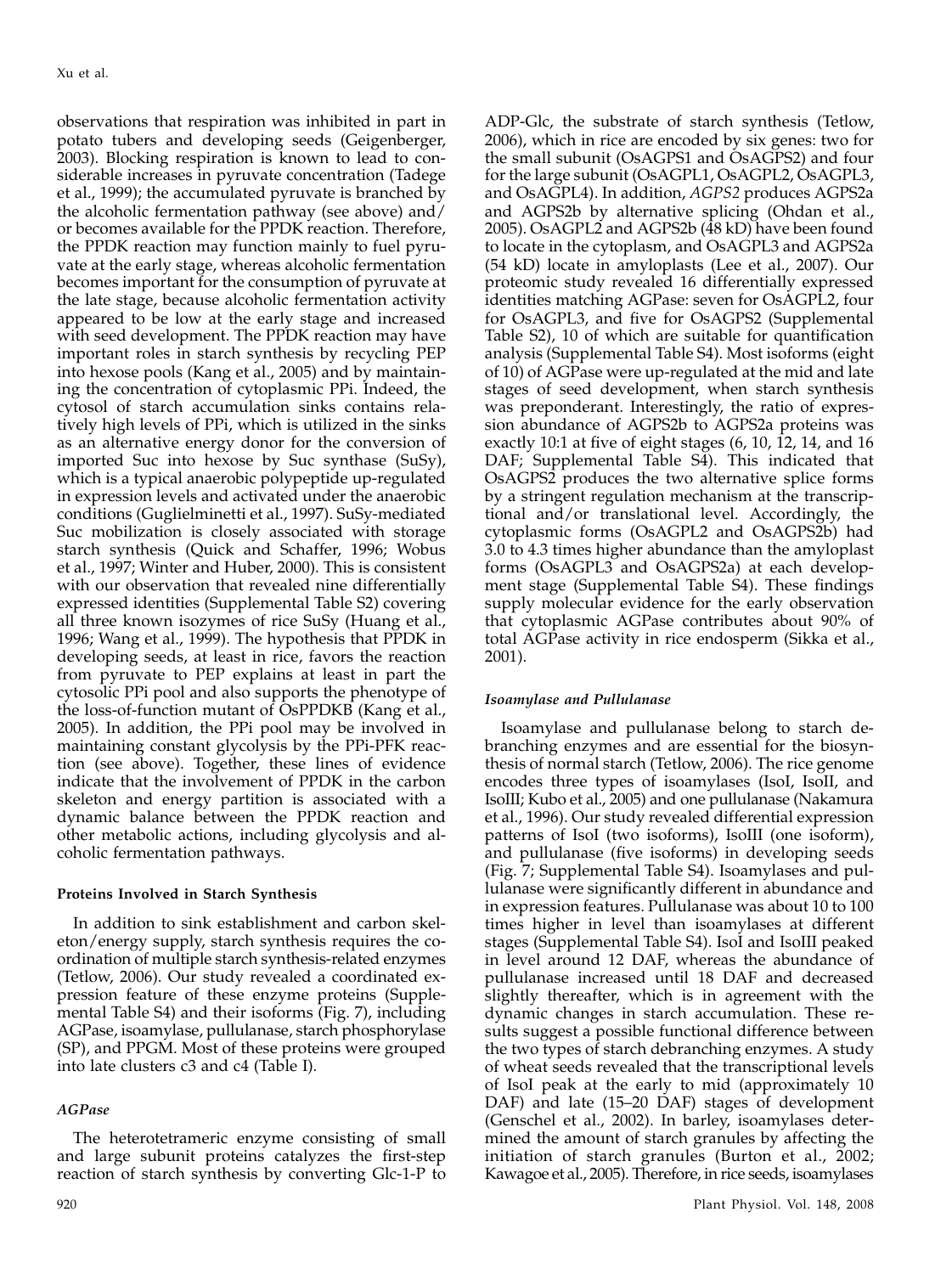

Figure 7. Expression profiles of proteins involved in starch metabolism. The vertical axis shows the RV value of each isoform (except AGPase) at each developmental stage (DAF; horizontal axis). For AGPase, the RV value was converted into a logarithmic scale to describe each isoform expression profile in a wider extent. Iso I, Isoamylase I; Iso III, isoamylase III.

may function mainly in the initiation of starch granule cores and thus may be necessary for determination of the amount of starch granules, whereas pullulanase may be important for yield and structure modification of starch.

#### SP and PPGM

SP catalyzes the reversible transfer of a glucosyl unit from the  $\alpha$ -1,4-linked glucan chains to produce Glc-1-P (Newgard et al., 1989). PPGM catalyzes the reversible interconversions of Glc-6-P and Glc-1-P and supplies Glc-1-P for AGPase in plastid. In dicotyledonous species, PPGM plays a key role in starch synthesis (Caspar et al., 1985; Fritzius et al., 2001). However, in contrast to the prominent plastidial form in noncereal plants, AGPase in cereal seeds is available largely as a cytosolic form (Tetlow, 2006), and ADP-Glc can be synthesized in the cytosol of cereal endosperms and imported into the amyloplast (Beckles et al., 2001). Therefore, in cereal seeds, PPGM proteins may not be the limiting factor for starch synthesis (Beckles et al., 2001; Ohdan et al., 2005). In developing rice seeds, three isoforms of SP and two of PPGM displayed differential expression (Fig. 7). One SP isoform (spot 2,461) peaked in expression level throughout 10 to 14 DAF, similar to the expression pattern of IsoIII; whereas the other two SP isoforms (spots 1,202 and 1,214) and the two PPGM isoforms displayed in-

creased abundance during the entire development process, which was comparable with the expression pattern of pullulanase and AGPase (Fig. 7). This suggests that synchronized expression and/or activity among SP/PPGM and starch synthesis-related isoamylases, pullulanase, and AGPase are important for starch synthesis. Normal starch synthesis requires "trimming" and/or "clearing" of the disordered watersoluble polysaccharide (termed phytoglycogen), which interferes with the formation of normal starch (Tetlow, 2006). Some observations revealed that SP has a role in trimming and/or clearing (Tetlow, 2006). The coexpressed SP, isoamylases, pullulanase, and AGPase suggest that roles of SP in starch granule trimming are required for starch synthesis. The reverse reaction catalyzed by PPGM produces a 20-fold excess of Glc-6-P over Glc-1-P in wheat endosperm (Davies et al., 2003). Similarly, in hypoxic maize roots, the reaction direction shows a preference for the generation of excessive Glc-6-P (Manjunath et al., 1998). Thus, up-regulated PPMG in developing rice seeds may function in maintaining a Glc-6-P/Glc-1-P pool that is drained for starch synthesis in amyloplasts when the source supply is deficient, which might occur at night or in the desiccation phase.

In summary, we analyzed the dynamic changes in protein expression profiles during eight sequential developmental stages associated with grain filling from 6 to 20 DAF in rice. Our results indicate that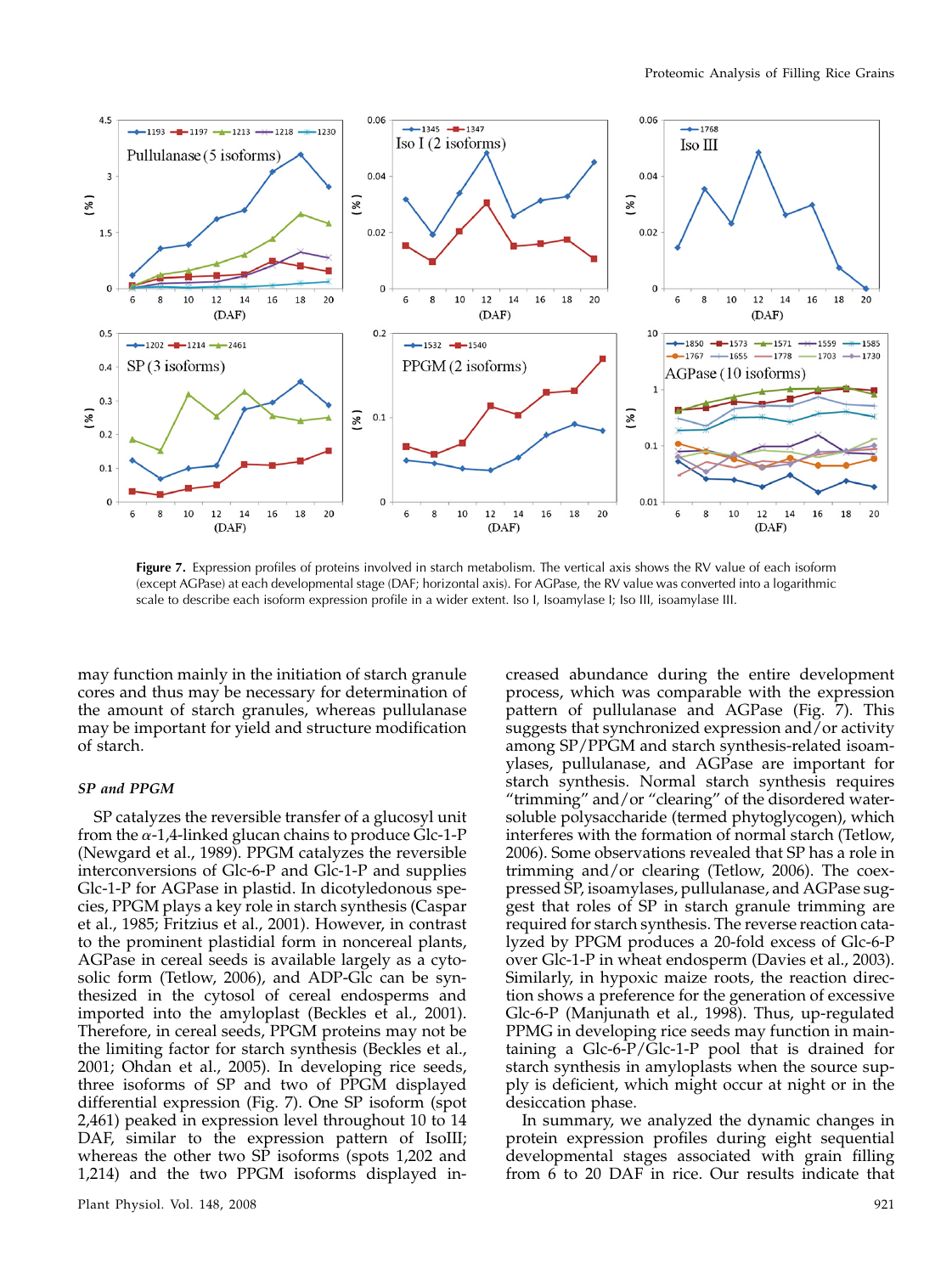during the developmental process, proteins involved in starch synthesis and alcoholic fermentation are upregulated and proteins implicated in other categories/ subcategories show a tendency to decrease in expression. Importantly, our study reveals a switch from central carbon metabolism to alcoholic fermentation in the developmental phase. Our results also suggest that coordination of different metabolism and cellular processes is associated with starch synthesis and accumulation in seed development. These results provide novel clues for further understanding of the metabolic network involved in starch accumulation in developing seeds.

#### MATERIALS AND METHODS

#### Plant Materials and Sampling

Rice (Oryza sativa 'Nipponbare') plants were cultured during rice growing season (May to September) under natural conditions in Beijing (39° 54' N, 116° 24' E) and were fertilized (urea, 60 kg ha<sup>-1</sup>) and watered as usual. The superior seeds (Ishimaru et al., 2003) of the top three spikelets were labeled at noon of anthesis when at least half of the superior seeds of the corresponding spikelets were flowering. The labeled spikelets were harvested at 6, 8, 10, 12, 14, 16, 18, and 20 DAF. Each sample of these stages consisted of at least 200 seeds from 30 spikes and were stored immediately at  $-80^{\circ}$ C until protein extraction.

#### Observation of Seed, Embryo, and Endosperm Development

To monitor the cellular changes of embryos and endosperms, the developing seeds were fixed in 50% ethanol, 5% acetic acid, and 10% formalin and then embedded in paraffin. The specimens were thin sliced using a microtome (Leica RM2235), then mounted on a grid, and finally stained with 1% safranin and  $0.5\%$  fast green for embryo observation or  $1\%$  I<sub>2</sub>-KI for endosperm observation. The stained specimens were observed by light microscopy.

#### Preparation of Proteins

After being dehusked, seeds (1 g) were ground with ice-cold extraction buffer (20 mm Tris-HCl, pH 8.0, 20 mm NaCl, 10 mm phenylmethylsulfonyl fluoride, and 10 mm dithiothreitol [DTT]) on ice. Supernatant was collected by centrifugation at  $35,000g$  at  $4^{\circ}$ C for 20 min. The pellet was resuspended in the extraction buffer for repeated extraction, then centrifuged at  $35,000g$  at  $4^{\circ}$ C for 20 min for collection of supernatant. Proteins in the combined supernatant were precipitated with 4 volumes of ice-cold trichloroacetic acid-acetone (10% trichloroacetic acid in 100% acetone) at  $-20^{\circ}$ C for 4 h and then collected by centrifugation at 35,000g for 20 min. The pelleted proteins were washed first with 80% cold acetone containing  $0.07\%$   $\beta$ -mercaptoethanol and then with cold acetone containing  $0.07\%$   $\beta$ -mercaptoethanol and finally vacuum dried as described (Dai et al., 2007). The resulting proteins were dissolved in a lysis buffer (7 M urea, 2 M thiourea, 4% CHAPS, 7 mM DTT, and 2% pharmalyte 3–10) at room temperature. After the removal of debris by centrifugation at 40,000g for 20 min, the proteins were quantified according to the Bradford method (Bradford, 1976) by DU640 UV-visible spectrophotometry (Beckman). Bovine serum albumin was used as a standard. The final proteins underwent 2-DE immediately or were stored in aliquots at -80°C. For each sample, triplicate biological protein preparations were performed.

#### 2-DE and Image Analysis

An aliquot (1 mg of proteins) of protein samples was diluted with rehydration buffer (6 M urea, 2 M thiourea, 0.5% CHAPS, 20 mM DTT, 0.5% immobilized pH gradient [IPG] buffer 3–10, and 0.002% bromphenol blue) to a final volume of  $450 \mu L$  and loaded onto an IPG strip holder containing a 24-cm, pH 3 to 10 or pH 4 to 7 linear gradient IPG strip (GE Healthcare).

Isoelectric focusing was performed in the Ettan IPGphor isoelectric focusing system following the protocol of the manufacturer. For SDS-PAGE, the equilibrated IPG strips were transferred onto 12.5% acrylamide gels by use of an Ettan DALT Six Electrophoresis Unit (GE Healthcare). Low-molecularmass (relative MM) protein markers (GE Healthcare) were coelectrophoresed as MM standards. The proteins on gels were visualized by Coomassie Brilliant Blue staining. 2-DE experiments were repeated three times using protein samples independently prepared from separate seed samples. Images were acquired by scanning each stained gel using an ImageScanner (GE Healthcare) at a resolution of 300 dpi and 16-bit grayscale pixel depth and then analyzed with ImageMaster 2D version 5.0 (GE Healthcare). The experimental MM of each protein was estimated by comparison with the coelectrophoresed MM markers. The experimental pI of each protein was determined by its migration on IPG linear strips.

After spot detection, quantification, and background subtraction, the spot groups were determined. For spot profile analysis, the first replication twodimensional gel of 10-DAF seed samples was selected as the reference gel. All analyzed gels were matched individually to the reference gel, and matched spots from the different gels were assigned to a spot group. Then, the spot groups were selected for profile analysis only if they were confirmed to exist in at least two independent sample sets in two stages (including the stage of 10 DAF), and all matched spots were checked manually to delete the one with lower confidence. To decrease all differences derived from 2-DE, the RV of each selected spot was chosen for analysis. For each spot, the mean RV was computed at every stage. The spots showing a mean RV that changed more than two times in different stages were considered differentially expressed.

## Protein Identification with Matrix-Assisted Laser-Desorption Ionization Time of Flight/Time of Flight MS

All differentially expressed spots were manually excised from the 2-DE gels. In gel digestion and MS acquisition were performed as described previously (Dai et al., 2006). The MS spectra were created on an Ultroflex II MALDI TOF/TOF (for matrix-assisted laser-desorption ionization time of flight/time of flight) mass spectrometer (Bruker Daltonics) by use of Flexanalysis 2.4 software. The external calibration of the Ultroflex spectrometer and a two-point internal calibration for each spectrum were as described (Dai et al., 2006, 2007). The mass accuracy was limited to 25 ppm, and the resolution was more than 25,000. After tryptic peptide masses were transferred to a BioTools 3.0 interface (Bruker Daltonics), peptide mass fingerprintings were searched against the NCBInr (http://www.ncbi.nlm.nih.gov/) and MSDB (ftp://ftp.ncbi.nih.gov/repository/MSDB) protein databases by use of the Mascot version 2.1 search engine (http://www.matrixscience.com; Matrix Science). The taxonomic category was Oryza sativa (66,973 sequence entries in NCBI in February 2006; 66,430 entries in MSDB in December 2006). All peptide masses were considered monoisotopic and  $[M+H]$ <sup>+</sup> (protonated molecular ions). Searches involved a mass accuracy of  $\pm 200$  ppm, and one missing cleavage site was allowed for each search. Carbamidomethyl (C) was set as a fixed modification with variable modifications: oxidation (M) and pyro-glu (N-term Q). To enhance the accuracy of identification, proteins had to meet the following criteria: (1) the top hits of the two databases were homological; (2) the probability-based MOWSE score of identified proteins was greater than 65 ( $P < 0.01$ ); and (3) the identified proteins matched more than six peptides that covered more than 15% of the sequence of the protein.

#### Bioinformatic Analysis

The chromosome loci of the protein-encoding genes were searched in The Institute for Genomic Research database (http://tigrblast.tigr.org), and the loci with highest scores were considered positive results. Different proteins mapped in the same locus were considered unique.

Hierarchical clustering analysis was performed with the mean RV of each spot using GeneCluster 2.0 (http://www.broad.mit.edu/cancer/software), which allows for visualizing the profile of each cluster. After being normalized to mean 0 and variance 1, clusters were created with default parameters, except for cluster range 3 to 7. Different cluster ranges were compared, and the range of five was selected because the distribution of functional categories between clusters possesses the most significant difference ( $\chi^2$  = 48, degrees of freedom = 73.81,  $P \le 0.01$ ).

Digital expression profiles were created on the basis of the hierarchical clustering analysis with the following equation for each category or subcat-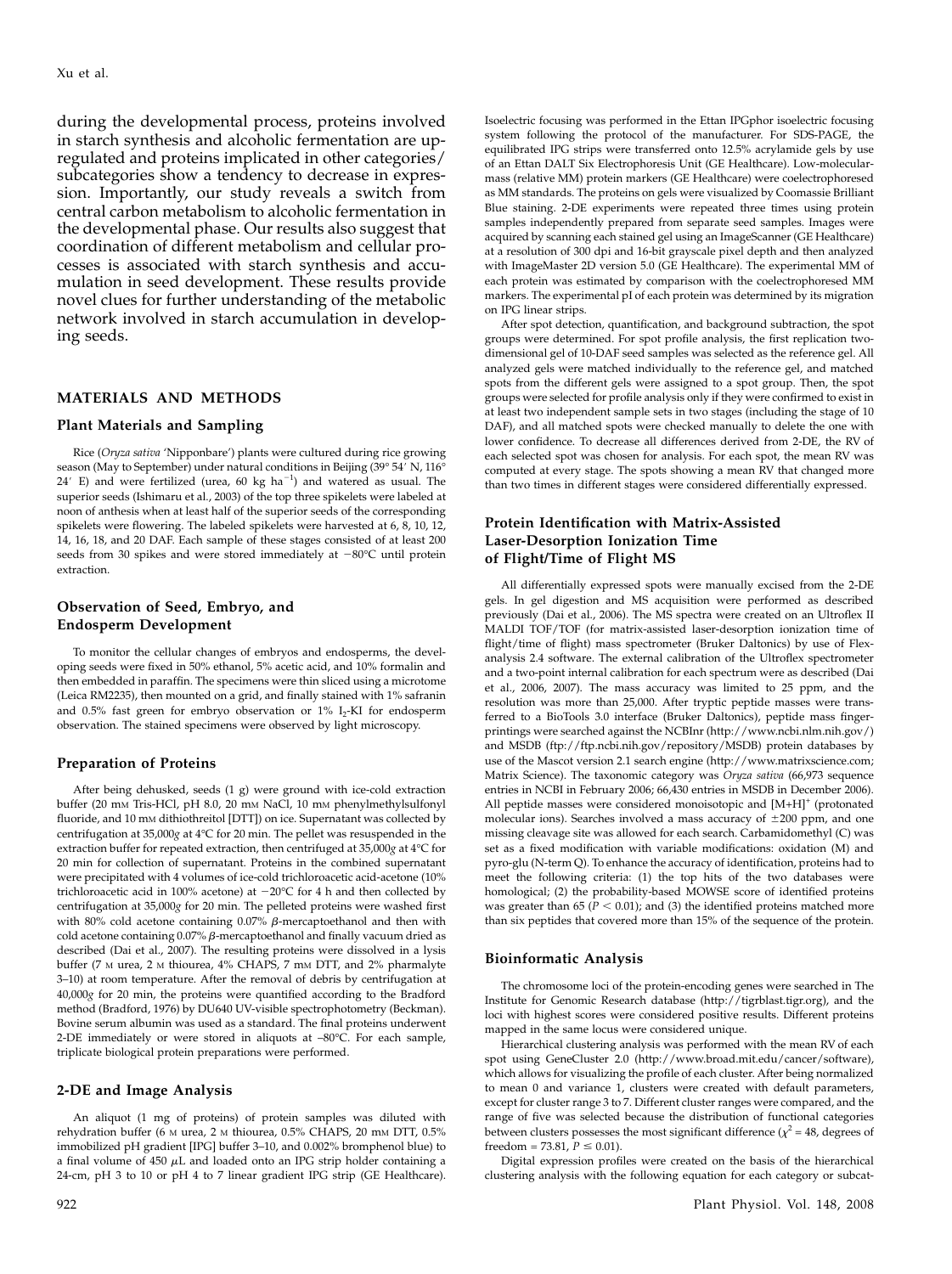#### ATP Measurement

The ATP content was measured based on the luciferase reaction of the ENLITEN ATP assay kit (Promega). The ATP was extracted by following the method of Liu et al. (2007) with some modifications. Briefly, seeds were ground to fine powders in liquid nitrogen. Fifty milligrams of the powder was transferred into a tube, and then 0.2 mL of trichloroacetic acid solution (5%, w/v) was added for ATP extraction. After centrifugation at 20,000g for 5 min, 10  $\mu$ L of supernatant was transferred into a tube containing 490  $\mu$ L of 25 mm Tris-acetate buffer (pH 8.0). The bioluminescence of each sample was detected using a fluorometer (PolarSTAR; BMG Lab Technologies). A standard curve was established using the ATP standard solution supplied in the kit to quantify the ATP levels. For each sample, triplicate biological preparations were performed.

#### Real-Time Quantitative Reverse Transcription-PCR

Total RNA was prepared from seeds using the RNAprep pure Plant Kit (Tiangen) and treated with RNase-free DNase I. An amount of  $0.5 \mu g$  of total RNA was used for the first-strand cDNA synthesis with ReverTra Ace (Toyobo). Triplicate quantitative assays were performed with an Mx3000P system (Stratagene) by use of the Power SYBR Green PCR Master Mix kit according to the manufacturer's protocol (Applied Biosystems). Gene-specific primers designed using Primer Express Software (Applied Biosystems) are listed in Supplemental Table S3. The relative quantification method  $(2^{-\Delta\Delta Ct})$ was used to evaluate quantitative variation between replicates examined.

#### Supplemental Data

The following materials are available in the online version of this article.

- Supplemental Figure S1. Comparison of 2-DE images between pH 3 to 10 and pH 4 to 7 IPG stripes.
- Supplemental Figure S2. Peptide mass fingerprinting-based identifications.
- Supplemental Figure S3. The correlation of MM and pI between theoretical and experimental data.
- Supplemental Table S1. Expression profile data for 396 differentially expressed protein spots.
- Supplemental Table S2. Identities of differentially expressed proteins determined by matrix-assisted laser-desorption ionization time of flight/time of flight MS.
- Supplemental Table S3. A comparison between expression profiles of protein-mRNA pairs of the identified protein-encoding genes.
- Supplemental Table S4. Protein distribution in hierarchical clusters.
- Supplemental Table S5. Expression correlation between isoform pairs.
- Supplemental Table S6. The centroid data of each hierarchical cluster created by GeneCluster 2.0.

## ACKNOWLEDGMENT

We thank Dr. Siqi Liu (Beijing Genomics Institute, Chinese Academy of Sciences) for technical assistance in MS analysis.

Received July 1, 2008; accepted August 25, 2008; published August 27, 2008.

# LITERATURE CITED

Aoyagi K, Bassham JA (1984) Pyruvate orthophosphate dikinase of C3 seeds and leaves as compared to the enzyme from maize. Plant Physiol 75: 387–392

Plant Physiol. Vol. 148, 2008 923

- Beckles DM, Smith AM, ap Rees T (2001) A cytosolic ADP-glucose pyrophosphorylase is a feature of graminaceous endosperms, but not of other starch-storing organs. Plant Physiol 125: 818–827
- Becraft PW, Asuncion-Crabb Y (2000) Positional cues specify and maintain aleurone cell fate in maize endosperm development. Development 127: 4039–4048
- Berger F (1999) Endosperm development. Curr Opin Plant Biol 2: 28–32
- Bologa KL, Fernie AR, Leisse A, Loureiro ME, Geigenberger P (2003) A bypass of sucrose synthase leads to low internal oxygen and impaired metabolic performance in growing potato tubers. Plant Physiol 132: 2058–2072
- Bradford MM (1976) A rapid and sensitive method for the quantitation of microgram quantities of protein utilizing the principle of protein-dye binding. Anal Biochem 72: 248–254
- Bruhn H (2005) A short guided tour through functional and structural features of saposin-like proteins. Biochem J 389: 249–257
- Burton RA, Jenner H, Carrangis L, Fahy B, Fincher GB, Hylton C, Laurie DA, Parker M, Waite D, van Wegen S, et al (2002) Starch granule initiation and growth are altered in barley mutants that lack isoamylase activity. Plant J 31: 97–112
- Carrari F, Fernie AR (2006) Metabolic regulation underlying tomato fruit development. J Exp Bot 57: 1883–1897
- Carrari F, Nunes-Nesi A, Gibon Y, Lytovchenko A, Loureiro ME, Fernie AR (2003) Reduced expression of aconitase results in an enhanced rate of photosynthesis and marked shifts in carbon partitioning in illuminated leaves of wild species tomato. Plant Physiol 133: 1322–1335
- Caspar T, Huber CS, Somerville C (1985) Alterations in growth, photosynthesis, and respiration in a starchless mutant of Arabidopsis thaliana (L.) deficient in chloroplast phosphoglucomutase activity. Plant Physiol 79: 11–17
- Chang R, Nir S, Poulain FR (1998) Analysis of binding and membrane destabilization of phospholipid membranes by surfactant apoprotein B. Biochim Biophys Acta 1371: 254–264
- Chastain CJ, Chollet R (2003) Regulation of pyruvate, orthophosphate dikinase by ADP-/Pi-dependent reversible phosphorylation in C3 and C4 plants. Plant Physiol Biochem 41: 523–532
- Choudhury NH, Juliano BO (1980) Lipids in developing and mature rice grain. Phytochemistry 19: 1063–1069
- Cochrane CG, Revak SD (1991) Pulmonary surfactant protein B (SP-B): structure-function relationships. Science 254: 566–568
- Cox B, Kislinger T, Emili A (2005) Integrating gene and protein expression data: pattern analysis and profile mining. Methods 35: 303–314
- Dai S, Chen T, Chong K, Xue Y, Liu S, Wang T (2007) Proteomics identification of differentially expressed proteins associated with pollen germination and tube growth reveals characteristics of germinated Oryza sativa pollen. Mol Cell Proteomics 6: 207–230
- Dai S, Li L, Chen T, Chong K, Xue Y, Wang T (2006) Proteomic analyses of Oryza sativa mature pollen reveal novel proteins associated with pollen germination and tube growth. Proteomics 6: 2504–2529
- Davies EJ, Tetlow IJ, Bowsher CG, Emes MJ (2003) Molecular and biochemical characterization of cytosolic phosphoglucomutase in wheat endosperm (Triticum aestivum L. cv. Axona). J Exp Bot 54: 1351–1360
- Fait A, Angelovici R, Less H, Ohad I, Urbanczyk-Wochniak E, Fernie AR, Galili G (2006) Arabidopsis seed development and germination is associated with temporally distinct metabolic switches. Plant Physiol 142: 839–854
- Fernie AR, Carrari F, Sweetlove LJ (2004) Respiratory metabolism: glycolysis, the TCA cycle and mitochondrial electron transport. Curr Opin Plant Biol 7: 254–261
- Fritzius T, Aeschbacher R, Wiemken A, Wingler A (2001) Induction of ApL3 expression by trehalose complements the starch-deficient Arabidopsis mutant adg2-1 lacking ApL1, the large subunit of ADP-glucose pyrophosphorylase. Plant Physiol 126: 883–889
- Gallardo K, Le Signor C, Vandekerckhove J, Thompson RD, Burstin J (2003) Proteomics of Medicago truncatula seed development establishes the time frame of diverse metabolic processes related to reserve accumulation. Plant Physiol 133: 664–682
- Geigenberger P (2003) Response of plant metabolism to too little oxygen. Curr Opin Plant Biol 6: 247–256
- Geigenberger P, Fernie AR, Gibon Y, Christ M, Stitt M (2000) Metabolic activity decreases as an adaptive response to low internal oxygen in growing potato tubers. Biol Chem 381: 723–740
- Genschel U, Abel G, Lorz H, Lutticke S (2002) The sugary-type isoamylase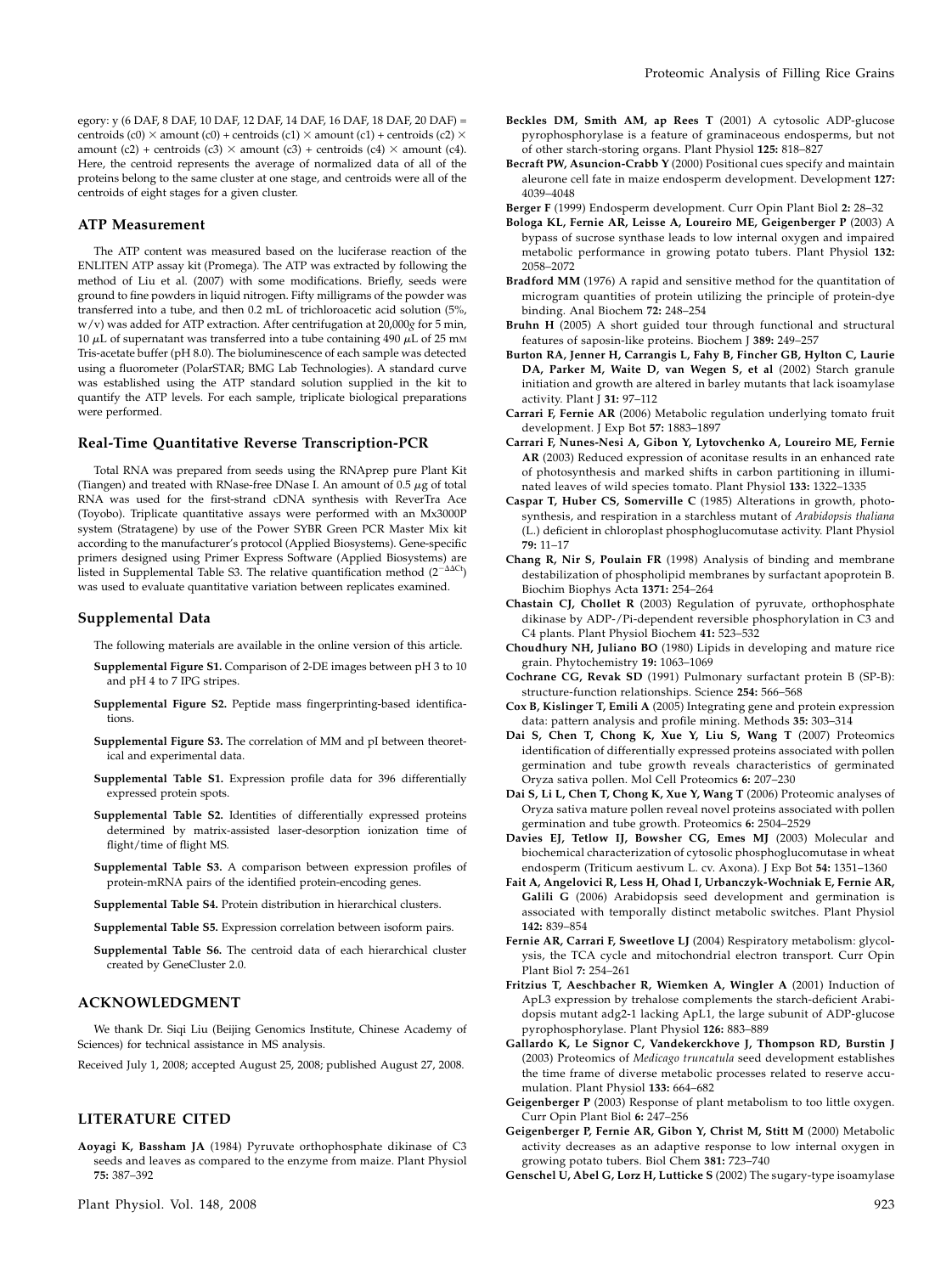Xu et al.

in wheat: tissue distribution and subcellular localisation. Planta 214: 813–820

- Gibon Y, Vigeolas H, Tiessen A, Geigenberger P, Stitt M (2002) Sensitive and high throughput metabolite assays for inorganic pyrophosphate, ADPGlc, nucleotide phosphates, and glycolytic intermediates based on a novel enzymic cycling system. Plant J 30: 221–235
- Girke T, Todd J, Ruuska S, White J, Benning C, Ohlrogge J (2000) Microarray analysis of developing Arabidopsis seeds. Plant Physiol 124: 1570–1581
- Goldberg RB, de Paiva G, Yadegari R (1994) Plant embryogenesis: zygote to seed. Science 266: 605–614
- Greenbaum D, Colangelo C, Williams K, Gerstein M (2003) Comparing protein abundance and mRNA expression levels on a genomic scale. Genome Biol 4: 117
- Guglielminetti L, Wu Y, Boschi E, Yamaguchi J, Favati A, Vergara M, Perata P, Alpi A (1997) Effects of anoxia on sucrose degrading enzymes in cereal seeds. J Plant Physiol 150: 251–258
- Gutierrez L, Van Wuytswinkel O, Castelain M, Bellini C (2007) Combined networks regulating seed maturation. Trends Plant Sci 12: 294–300
- Hajduch M, Casteel JE, Hurrelmeyer KE, Song Z, Agrawal GK, Thelen JJ (2006) Proteomic analysis of seed filling in Brassica napus: developmental characterization of metabolic isozymes using high-resolution twodimensional gel electrophoresis. Plant Physiol 141: 32–46
- Hajduch M, Ganapathy A, Stein JW, Thelen JJ (2005) A systematic proteomic study of seed filling in soybean: establishment of highresolution two-dimensional reference maps, expression profiles, and an interactive proteome database. Plant Physiol 137: 1397–1419
- Huang JW, Chen JT, Yu WP, Shyur LF, Wang AY, Sung HY, Lee PD, Su JC (1996) Complete structures of three rice sucrose synthase isogenes and differential regulation of their expressions. Biosci Biotechnol Biochem 60: 233–239
- Ichihara K, Kobayashi N, Saito K (2003) Lipid synthesis and acyl-CoA synthetase in developing rice seeds. Lipids 38: 881–884
- Imaizumi N, Ku MS, Ishihara K, Samejima M, Kaneko S, Matsuoka M (1997) Characterization of the gene for pyruvate,orthophosphate dikinase from rice, a C3 plant, and a comparison of structure and expression between C3 and C4 genes for this protein. Plant Mol Biol 34: 701–716
- Ishimaru T, Matsuda T, Ohsugi R, Yamagishi T (2003) Morphological development of rice caryopses located at the different positions in a panicle from early to middle stage of grain filling. Funct Plant Biol 30: 1139–1149
- James MG, Denyer K, Myers AM (2003) Starch synthesis in the cereal endosperm. Curr Opin Plant Biol 6: 215–222
- Kang HG, Park S, Matsuoka M, An G (2005) White-core endosperm floury endosperm-4 in rice is generated by knockout mutations in the C-type pyruvate orthophosphate dikinase gene (OsPPDKB). Plant J 42: 901–911
- Kawagoe Y, Kubo A, Satoh H, Takaiwa F, Nakamura Y (2005) Roles of isoamylase and ADP-glucose pyrophosphorylase in starch granule synthesis in rice endosperm. Plant J 42: 164–174
- Krishnan S, Dayanandan P (2003) Structural and histochemical studies on grain-filling in the caryopsis of rice (Oryza sativa L.). J Biosci 28: 455–469
- Kubo A, Rahman S, Utsumi Y, Li Z, Mukai Y, Yamamoto M, Ugaki M, Harada K, Satoh H, Konik-Rose C (2005) Complementation of sugary-1 phenotype in rice endosperm with the wheat isoamylase1 gene supports a direct role for isoamylase1 in amylopectin biosynthesis. Plant Physiol 137: 43–56
- Kvaale A, Olsen A (1986) Rates of cell division in developing barley endosperms. Ann Bot (Lond) 57: 829–833
- Lai J, Dey N, Kim CS, Bharti AK, Rudd S, Mayer KFX, Larkins BA, Becraft P, Messing J (2004) Characterization of the maize endosperm transcriptome and its comparison to the rice genome. Genome Res 14: 1932–1937
- Le BH, Wagmaister JA, Kawashima T, Bui AQ, Harada JJ, Goldberg RB (2007) Using genomics to study legume seed development. Plant Physiol 144: 562–574
- Leader DJ (2005) Transcriptional analysis and functional genomics in wheat. J Cereal Sci 41: 149–163
- Lee SK, Hwang SK, Han M, Eom JS, Kang HG, Han Y, Choi SB, Cho MH, Bhoo SH, An G (2007) Identification of the ADP-glucose pyrophosphorylase isoforms essential for starch synthesis in the leaf and seed endosperm of rice (Oryza sativa L.). Plant Mol Biol 65: 531–546

Lewis S, Currie I (2003) A novel experimental design for comparative two-

dimensional gel analysis: two-dimensional difference gel electrophoresis incorporating a pooled internal standard. Proteomics 3: 36–44

- Liu Y, Ren D, Pike S, Pallardy S, Gassmann W, Zhang S (2007) Chloroplastgenerated reactive oxygen species are involved in hypersensitive responselike cell death mediated by a mitogen-activated protein kinase cascade. Plant J 51: 941–954
- Macnicol PK, Jacobsen JV (2001) Regulation of alcohol dehydrogenase gene expression in barley aleurone by gibberellin and abscisic acid. Physiol Plant 111: 533–539
- Manjunath S, Lee CH, VanWinkle P, Bailey-Serres J (1998) Molecular and biochemical characterization of cytosolic phosphoglucomutase in maize: expression during development and in response to oxygen deprivation. Plant Physiol 117: 997–1006
- Mayer U, Jürgens G (2002) Microtubule cytoskeleton: a track record. Curr Opin Plant Biol 5: 494–501
- Mechin V, Thevenot C, Le Guilloux M, Prioul J-L, Damerval C (2007) Developmental analysis of maize endosperm proteome suggests a pivotal role for pyruvate orthophosphate dikinase. Plant Physiol 143: 1203–1219
- Moon J, Parry G, Estelle M (2004) The ubiquitin-proteasome pathway and plant development. Plant Cell 16: 3181–3195
- Moons A, Valcke R, Van Montagu M (1998) Low-oxygen stress and water deficit induce cytosolic pyruvate orthophosphate dikinase (PPDK) expression in roots of rice, a C3 plant. Plant J 15: 89–98
- Nakamura Y, Umemoto T, Ogata N, Kuboki Y, Yano M, Sasaki T (1996) Starch debranching enzyme (R-enzyme or pullulanase) from developing rice endosperm: purification, cDNA and chromosomal localization of the gene. Planta 199: 209–218
- Newgard CB, Hwang PK, Fletterick RJ (1989) The family of glycogen phosphorylases: structure and function. Crit Rev Biochem Mol Biol 24: 69–99
- Nunes-Nesi A, Carrari F, Lytovchenko A, Smith AMO, Loureiro ME, Ratcliffe RG, Sweetlove LJ, Fernie AR (2005) Enhanced photosynthetic performance and growth as a consequence of decreasing mitochondrial malate dehydrogenase activity in transgenic tomato plants. Plant Physiol 137: 611–622
- Ohdan T, Francisco PB Jr, Sawada T, Hirose T, Terao T, Satoh H, Nakamura Y (2005) Expression profiling of genes involved in starch synthesis in sink and source organs of rice. J Exp Bot 56: 3229–3244
- Olsen OA (2001) Endosperm development: cellularization and cell fate specification. Annu Rev Plant Physiol Plant Mol Biol 52: 233–267
- Poulain FR, Allen L, Williams MC, Hamilton RL, Hawgood S (1992) Effects of surfactant apolipoproteins on liposome structure: implications for tubular myelin formation. Am J Physiol Lung Cell Mol Physiol 262: 730–739
- Quick WP, Schaffer AA (1996) Sucrose metabolism in sources and sinks. In E Zamski, AA Schaffer, eds, Photoassimilate Distribution in Plants and Crops: Source-Sink Relationships. Marcel Dekker, New York, pp 115–156
- Rampey RA, LeClere S, Kowalczyk M, Ljung K, Sandberg G, Bartel B (2004) A family of auxin-conjugate hydrolases that contributes to free indole-3-acetic acid levels during Arabidopsis germination. Plant Physiol 135: 978–988
- Rolletschek H, Koch K, Wobus U, Borisjuk L (2005) Positional cues for the starch/lipid balance in maize kernels and resource partitioning to the embryo. Plant J 42: 69–83
- Rolletschek H, Weschke W, Weber H, Wobus U, Borisjuk L (2004) Energy state and its control on seed development: starch accumulation is associated with high ATP and steep oxygen gradients within barley grains. J Exp Bot 55: 1351–1359
- Ruuska SA, Girke T, Benning C, Ohlrogge JB (2002) Contrapuntal networks of gene expression during Arabidopsis seed filling. Plant Cell 14: 1191–1206
- Schmidt MW, Houseman A, Ivanov AR, Wolf DA (2007) Comparative proteomic and transcriptomic profiling of the fission yeast Schizosaccharomyces pombe. Mol Syst Biol 3: 79
- Sikka VK, Choi SB, Kavakli IH, Sakulsingharoj C, Gupta S, Ito H, Okita TW (2001) Subcellular compartmentation and allosteric regulation of the rice endosperm ADPglucose pyrophosphorylase. Plant Sci 161: 461–468
- Tadege M, Dupuis I, Kuhlemeier C (1999) Ethanolic fermentation: new functions for an old pathway. Trends Plant Sci 4: 320–325
- Tetlow IJ (2006) Understanding storage starch biosynthesis in plants: a means to quality improvement. Can J Bot 84: 1167–1185